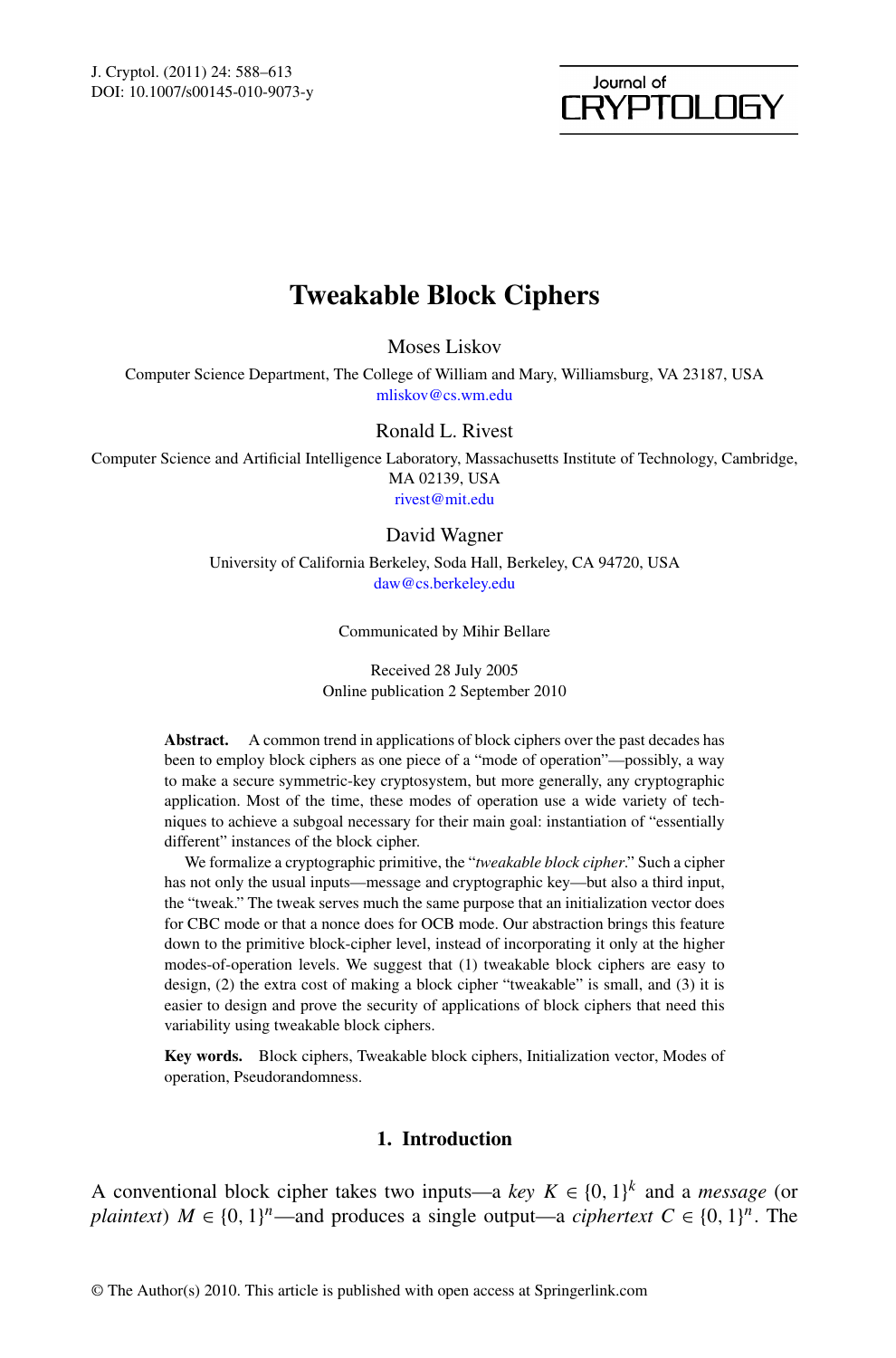

<span id="page-1-0"></span>**Fig. 1.** (**a**) *Standard block cipher* encrypts a message *M* under control of a key *K* to yield a ciphertext *C*. (**b**) *Tweakable block cipher* encrypts a message *M* under control of not only a key *K* but also a "tweak" *T* to yield a ciphertext *C*. The "tweak" can be changed quickly and can even be public. (**c**) Another way of representing a tweakable block cipher; here the key *K* shown inside the box.

signature for a block cipher is thus (see Fig.  $1(a)$  $1(a)$ ):

<span id="page-1-1"></span>
$$
E: \{0, 1\}^k \times \{0, 1\}^n \to \{0, 1\}^n. \tag{1}
$$

The corresponding operators for variable-length symmetric-key encryption have a different signature. They take as input a *key*  $K \in \{0, 1\}^k$ , an *initialization vector* (or *nonce*)  $V \in \{0, 1\}^v$ , and a *message*  $M \in \{0, 1\}^*$  of arbitrary length, and produce as output a *ciphertext*  $C \in \{0, 1\}^*$ . The signature for a typical encryption mode is thus

$$
\mathcal{E}: \{0,1\}^k \times \{0,1\}^v \times \{0,1\}^* \to \{0,1\}^*.
$$

These operators are usually called "modes of operation" for a block cipher, but this terminology is confusing: these "modes of operation" are actually the encryption schemes (and other primitives) we really care about, and block ciphers are an underlying primitive.

Block ciphers (pseudorandom permutations) are inherently deterministic: every encryption of a given message with a given key will be the same. Many modes of operation and other applications using block ciphers have a requirement for "essentially different" instances of the block cipher in order to prevent attacks that operate by, say, permuting blocks of the input. Attempts to resolve the conflict between keeping the same key for efficiency and yet achieving variability often results in a design that uses a fixed key, but which attempts to achieve variability by manipulating the input before encryption, the output after encryption, or both. Such designs seem inelegant—they are attempting to solve a problem with a primitive (a basic block cipher) that is not well suited for the problem at hand. It would be better to rethink what primitives are really ideal for such a problem.

We propose to revise the notion of a block cipher so that it contains a mechanism for variability as well. The revised primitive, which we call a *tweakable block cipher*, has the signature

$$
\widetilde{E}: \{0,1\}^k \times \{0,1\}^t \times \{0,1\}^n \to \{0,1\}^n.
$$
 (2)

For this operator, we call the new (second) input a "tweak" rather than a "nonce" or "initialization vector," but the intent is similar. A tweakable block cipher thus takes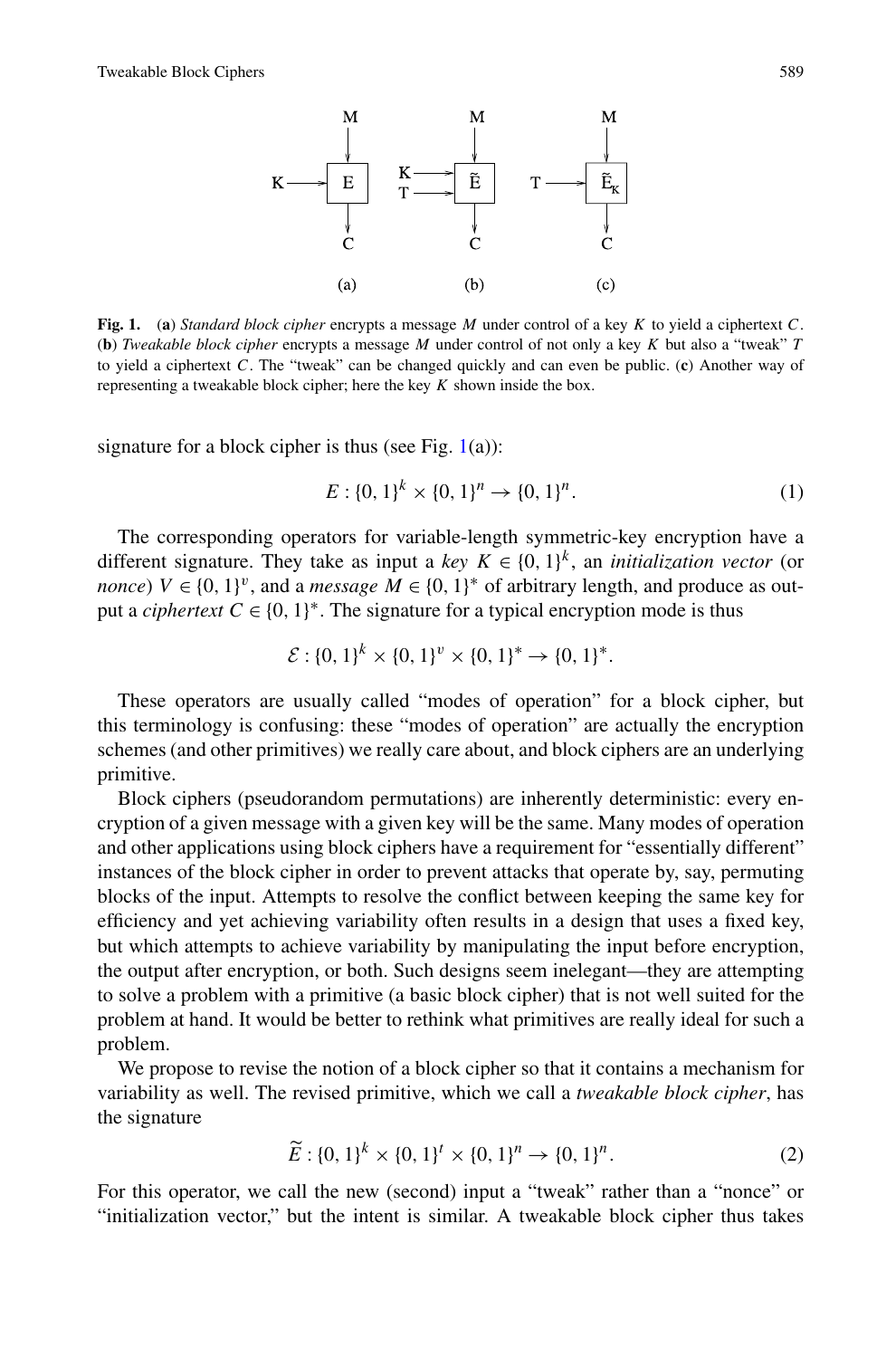three inputs—a *key*  $K \in \{0, 1\}^k$ , a *tweak*  $T \in \{0, 1\}^t$ , and a *message* (or *plaintext*)  $M \in$  ${0, 1}^n$ —and produces as output a *ciphertext*  $C \in {0, 1}^n$  (see Fig. [1\(](#page-1-0)b)).

In designing a tweakable block cipher, we have certain goals. We want any tweakable block ciphers we design to be as efficient as possible. Furthermore, we expect tweaks to be changed frequently, so a tweakable block cipher should have the property that changing the tweak should be efficient. For tweakable block ciphers built from block ciphers, this means that changing the tweak should not make it necessary to rekey the block cipher. And, for any tweakable block cipher, changing the tweak should be less costly than changing the key.<sup>[1](#page-2-0)</sup> Some cryptographic modes of operation such as the Davies–Meyer hash function (see Menezes et al. [[28,](#page-24-0) Sect. 9.4]) have fallen into disfavor because they have a feedback path into the key input of the block cipher. See, for example, the discussion by Rogaway et al. [[33\]](#page-25-0) explaining the design rationale for the OCB mode of operation, which uses the same cryptographic key throughout.

A tweakable block cipher should also be secure, meaning that even if an adversary has control of the tweak input, we want the tweakable block cipher to remain secure. We will define what this means more precisely later on. Intuitively, each fixed setting of the tweak should give rise to a different, apparently independent, standard block cipher encryption operator. We wish to carefully distinguish between the function of the *key*, which is to provide uncertainty to the adversary, and the role of the *tweak*, which is to provide variability. The tweak is not intended to provide additional uncertainty to an adversary, and even keeping the tweak secret need not provide any greater cryptographic strength.

The point of this paper is to suggest that by cleanly separating the roles of cryptographic key (which provides uncertainty to the adversary) from that of the tweak (which provides independent variability) we may have just the right tool for many cryptographic purposes.

#### 1.1. *Prior and Related Work*

We are not the first to propose adding an additional input to a block cipher for variability. Rich Schroeppel proposed the Hasty Pudding Cipher (HPC) [\[35](#page-25-1)] in the competition for the Advanced Encryption Standard; this cipher utilized a non-key parameter, called the "spice", described as a "secondary key which need not be concealed," and notes that "the spice can be changed very cheaply for each block encrypted." Schroeppel discussed a number of motivations and potential advantages for such an additional input, such as the ability to perform parallel encryption of multiple blocks. To the best of our knowledge, HPC was the first block cipher to utilize such an auxiliary parameter. We note that the security requirements for a tweakable block cipher as proposed in this paper are stronger than the corresponding ones for HPC, since a tweakable block cipher should be secure against a "chosen tweak attack," while Schroeppel cautions that security against a "chosen spice attack" is unknown.

<span id="page-2-0"></span>Paul Crowley later proposed the Mercy cipher [[13\]](#page-24-1) for disk sector encryption; this cipher includes a 128-bit randomizer or "spice" (he notes Schroeppel's prior work and terminology). Crowley gives as a security goal for Mercy that "any procedure for distinguishing Mercy encryption from a sequence of  $2^{128}$  independent random permutations

<sup>&</sup>lt;sup>1</sup> More precisely, it is a goal that after computing  $\widetilde{E}_K(T,M)$ , it should be more efficient to compute  $\widetilde{E}_K(T,M')$ .  $\widetilde{E}_K(T', M')$  than to compute  $\widetilde{E}_{K'}(T, M')$ .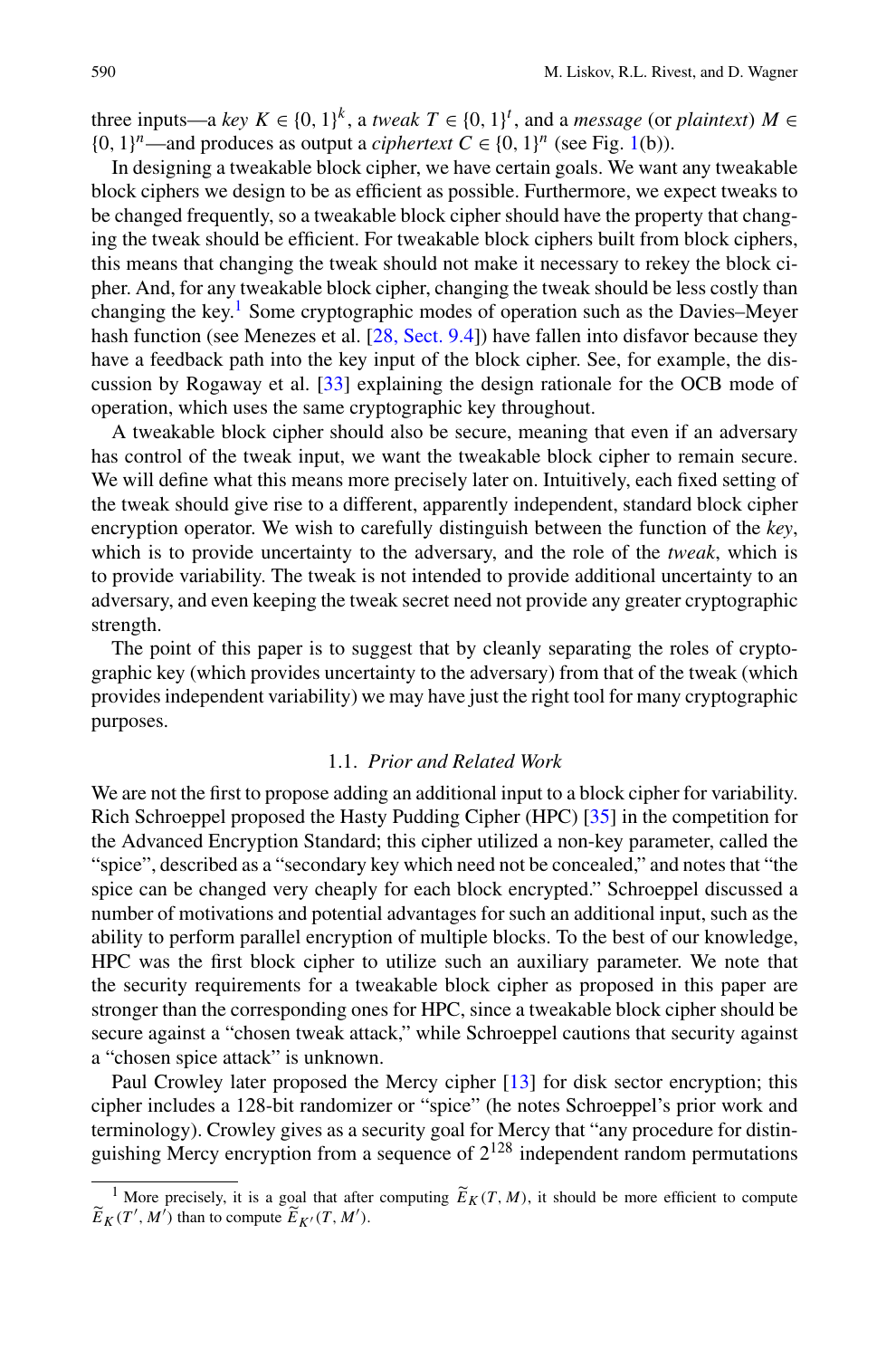(for the  $2^{128}$  possible spices) should show no more bias towards correctness than a key guessing attack with the same work factor." His security requirement is thus very close to what is proposed in this paper for a basic tweakable block cipher; our definition of strong security for a tweakable block cipher extends this initial notion by giving the attacker access to a decryption oracle as well as an encryption oracle. Mercy was later broken [\[17](#page-24-2)].

On the application side, there are many examples of prior work that have apparent modules for variability in the constructions. The following are some key examples, but not an exhaustive list.

One motivating example for the introduction of tweakable block ciphers is the DESX construction introduced by Rivest (unpublished). The reason for introducing DESX was to cheaply provide additional key information for DES. The security of DESX has been analyzed by Kilian and Rogaway [\[24](#page-24-3)]; they show that DESX with *n*-bit inputs (and tweaks) and *k*-bit keys has an effective key-length of  $k + n - 1 - \lg m$  where the adversary is limited to *m* oracle calls. In the DESX construction secret pre- and postwhitening values were added as additional key information. In a similar vein, Biham and Biryukov [\[8](#page-23-0)] suggest strengthening DES against exhaustive search by (among other things) applying a DESX-like construction to each of DES's S-boxes.

Even and Mansour [[16\]](#page-24-4) have also investigated a similar construction where the inner encryption operator *F* is fixed and public, and encryption is performed by  $E_{K_1K_2}(M)$  =  $K_2 \oplus F(K_1 \oplus M)$ . They show (see also Daemen [[14\]](#page-24-5)) that the effective key length here is *n* − lg *l* − lg *m* where the adversary is allowed to make *l* calls to the encryption/decryption oracles and *m* calls to an oracle for *F* or  $F^{-1}$ .

Similarly, if one looks at the internals of the recently proposed "offset codebook mode" (OCB mode) of Rogaway et al. [\[33](#page-25-0)] and the work of Jutla [\[23](#page-24-6)], one sees DESXlike modules that may also be viewed as instances of a tweakable block ciphers. That is, the pre- and post-whitening operations are essentially there to provide distinct families of encryption operators, i.e., they are "tweaked." OCB mode was also a motivating example for us because of the complexity and difficulty of its proof of security [[33\]](#page-25-0).

Beyond the domain of block cipher design and analysis, it is worth noting the similarity of the tweakable block cipher idea to the idea of salts in the hashing of Unix passwords [\[30](#page-24-7)]; each distinct salt makes for an "essentially different" hash for each password.

This work appeared in preliminary form in [[26\]](#page-24-8) and [[25\]](#page-24-9). Since the initial publication, the notion of tweakable block ciphers has been applied to disk sector encryption [\[20](#page-24-10)[–22](#page-24-11)]. Rogaway [[32\]](#page-24-12) describes XE and XEX modes, tweakable block ciphers that are highly efficient if sequential tweaks are used; some subsequent work extends this idea [\[12](#page-24-13),[29\]](#page-24-14). Bellare and Kohno [\[5](#page-23-1)] discuss the issue of creating tweakable block ciphers from block ciphers secure against related-key attacks. Black, Cochran, and Shrimpton [\[9](#page-23-2)] have presented work analyzing the security of the TCH hash function presented in our preliminary paper, and showing attacks for certain instantiations of the tweakable block cipher. Goldenberg et al. [[18\]](#page-24-15) discuss how to add tweaks to Luby–Rackoff block ciphers directly.

#### 1.2. *Roadmap*

In Sect. [2](#page-4-0) we then discuss and formalize the notion of security for tweakable block ciphers. In Sect. [3](#page-6-0) we suggest several ways of constructing tweakable block ciphers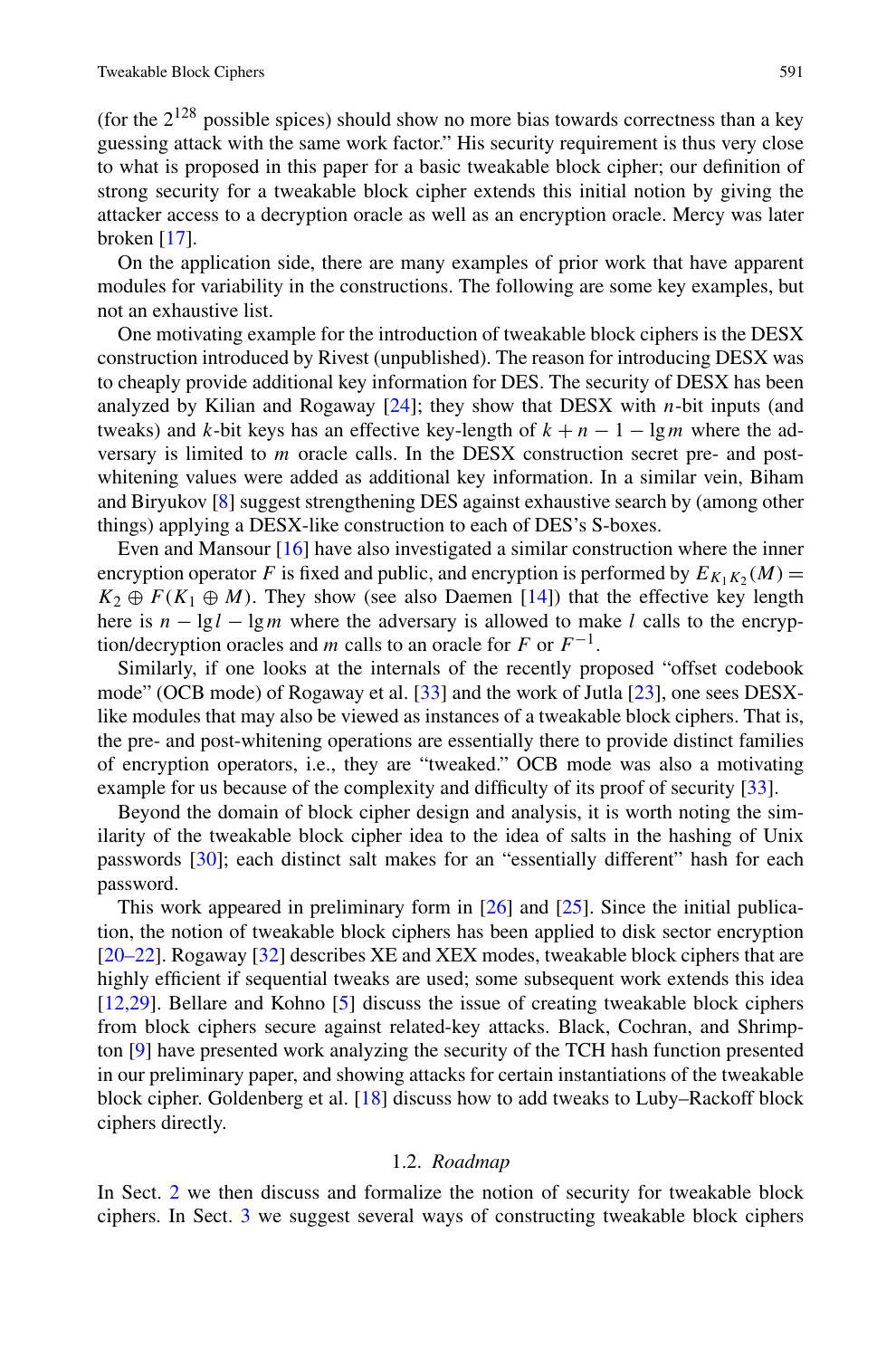<span id="page-4-0"></span>from existing block ciphers and prove that the existence of tweakable block ciphers is equivalent to the existence of block ciphers. Then in Sect. [4](#page-13-0) we suggest several new modes of operation utilizing tweakable block ciphers and give simple proofs for some of them. Section [5](#page-23-3) concludes with some discussion and open problems.

## **2. Definitions**

#### 2.1. *Notation*

When *A* is a randomized algorithm, we write  $y \leftarrow A(x)$  to mean that *y* is a random variable with value determined by *A* on input *x*. When *S* is a finite set, we write  $x \leftarrow S$ to mean that *x* is a random variable chosen according to the uniform distribution on *S*.

We write  $x_1 \leftarrow X_1; x_2 \leftarrow X_2; \ldots; x_k \leftarrow X_k$  to mean that the values of variables  $x_1, \ldots, x_k$  are chosen in order, by first determining  $x_1$ , then  $x_2$ , and so on, until  $x_k$ is determined. We write  $x_1 \leftarrow X_1; \ldots; x_k \leftarrow X_k : P(x_1, \ldots, x_k)$  to mean the event that  $P(x_1, \ldots, x_k)$  evaluates to true, given the random choices of  $x_1, \ldots, x_k$ .

We write  $A^{\mathcal{O}_1,\ldots,\mathcal{O}_k}$  to mean the algorithm *A* with access to oracles  $\mathcal{O}_1,\ldots,\mathcal{O}_k$ . We write  $u \circ v$  to mean the concatenation of strings  $u$  and  $v$ .

## 2.2. *Block Ciphers*

A block cipher is a pair of functions *(E,D)*. *E* takes as input a *k*-bit key *K* and an *n*-bit message *M* and outputs an *n*-bit ciphertext *C*. *D* takes a *k*-bit key *K* and an *n*-bit ciphertext *C* as inputs, and outputs an *n*-bit plaintext *M*. *E* and *D* must both be efficient (polynomial time) to compute, deterministic, and such that for all *K* and all *M*,  $D(K, E(K, M)) = M$ . For convenience, we write  $E_K$  to mean the function that takes *M* to  $E(K, M)$ .

<span id="page-4-1"></span>The security of a block cipher  $E$  (e.g., parameterized as in  $(1)$  $(1)$ ) can be quantified as  $ADV_{PRP}(E,q,s)$ , which represents the maximum advantage that an adversary can obtain when trying to distinguish  $E_K$  (with a randomly chosen key  $K$ ) from a random permutation *Π* with the same domain, when allowed *q* queries to an unknown oracle (which is either  $E_K$  or  $\Pi$ ) and when allowed computation time *s*. This advantage is defined as the difference between the probability the adversary outputs 1 when given oracle access to  $E_K$  and the probability the same adversary outputs 1 when given oracle access to *Π*.

## **Definition 1.** Define

$$
ADV_{\text{PRP}}(E, A) = \left| \Pr \left[ b \leftarrow A^{\Pi} : b = 1 \right] - \Pr \left[ K \leftarrow \{0, 1\}^k; b \leftarrow A^{E_K} : b = 1 \right] \right|,
$$

and define

$$
ADV_{\mathsf{PRP}}(E, q, s) = \max_{A \in \mathcal{A}_{q, s}} \mathsf{ADV}_{\mathsf{PRP}}(E, A),
$$

where  $A_{q,s}$  is the set of all algorithms making at most *q* oracle queries and running in time at most *s*.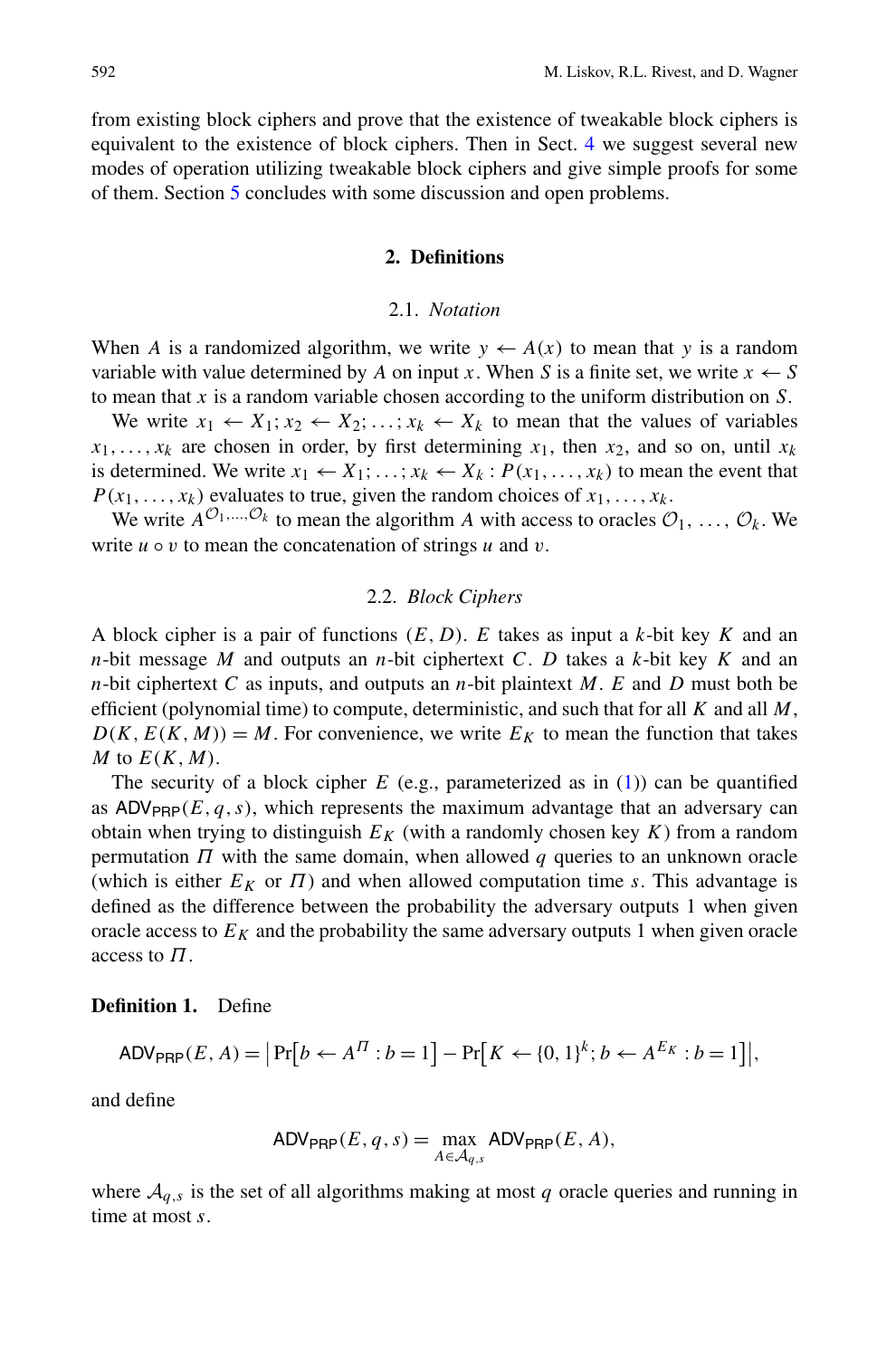A stronger definition for a block cipher can be defined as the maximum advantage that an adversary can obtain when trying to distinguish the pair of oracles  $E(K, \cdot), D(K, \cdot)$ from the pair  $\Pi$ ,  $\Pi^{-1}$ , when allowed q queries and computation time *s*. This advantage is defined as the difference between the probability the adversary outputs 1 when given oracle access to  $E, D$  and the probability the same adversary outputs 1 when given oracle access to  $\Pi$ ,  $\Pi^{-1}$ .

## **Definition 2.** Define

$$
ADV_{\text{SPRP}}(E, A) = | \Pr[b \leftarrow A^{\Pi, \Pi^{-1}} : b = 1 ]
$$

$$
- \Pr[K \leftarrow \{0, 1\}^k : b \leftarrow A^{E_K, D_K} : b = 1 ] |,
$$

and define

$$
\mathsf{ADV}_{\mathsf{SPRP}}(E, q, s) = \max_{A \in \mathcal{A}_{q, s}} \mathsf{ADV}_{\mathsf{SPRP}}(E, A),
$$

where  $A_{q,s}$  is as in Definition [1](#page-4-1).

Such a block cipher is referred to as a "strong block cipher" or a "strong pseudorandom permutation."

# 2.3. *Tweakable Block Ciphers*

A tweakable block cipher is a pair of functions  $(E, D)$ . *E* takes as input a *k*-bit key *K*,  $\alpha$  *k* is the s a set bit tweek *T*, and an *n* bit message *M* and outputs an *n* bit ciphertext *C*.  $\widetilde{D}$  takes a a *t*-bit tweak *T*, and an *n*-bit message *M* and outputs an *n*-bit ciphertext *C*.  $\tilde{D}$  takes a<br>*k* bit leve *K* a *t* bit tweak *T*, and an *n* bit ciphertext *C* as inputs and outputs an *n* bit *k*-bit key *K*, a *t*-bit tweak *T* , and an *n*-bit ciphertext *C* as inputs and outputs an *n*-bit plaintext *M*. *E* and *D* must both be efficient (polynomial time) to compute, determin-<br>istic and such that for all *K*, *T* and *M*,  $\widetilde{D}(K, T, \widetilde{E}(K, T, M)) = M$ . For convenience istic, and such that for all *K*, *T*, and *M*,  $\widetilde{D}(K, T, \widetilde{E}(K, T, M)) = M$ . For convenience, we write  $E_K$  to mean the function that takes  $(T, M)$  to  $E(K, T, M)$ .<br>We may massure the security of a two-skeple block einher (or a two

We may measure the security of a tweakable block cipher (or a tweakable pseudorandom permutation) *E* as the maximum advantage ADV<sub>TPRP</sub>(*E, q, s*) an adversary can ob-<br>tein when truing to distinguish  $\widetilde{F}_r$  from a "twookehle rendom permutation".  $\widetilde{H}_r$  a family  $\sum_{i=1}^{\infty}$  from a "tweakable random permutation"  $\tilde{H}$ , a family of independent random permutation  $\tilde{H}$ , a family of independent random permutations permutations of  $\tilde{H}$ , we have of independent random permutations parameterized by  $T$ . That is, for each  $T$ , we have that  $\Pi(T, \cdot)$  is an independent randomly chosen permutation of the message space. A tweakable block cipher *E* may be considered secure when  $ADV_{TPRP}(E, q, s)$  is suf-<br>faintly small ficiently small.

## **Definition 3.** Define

$$
\mathsf{ADV}_{\mathsf{TPRP}}(\widetilde{E}, A) = \left| \Pr\left[b \leftarrow A^{\widetilde{H}} : b = 1 \right] - \Pr\left[K \leftarrow \{0, 1\}^k; b \leftarrow A^{\widetilde{E}_K} : b = 1 \right] \right|,
$$

and define

$$
\mathsf{ADV}_{\mathsf{TPRP}}(E, q, s) = \max_{A \in \mathcal{A}_{q, s}} \mathsf{ADV}_{\mathsf{TPRP}}(E, A),
$$

where  $A_{q,s}$  is as in Definition [1](#page-4-1).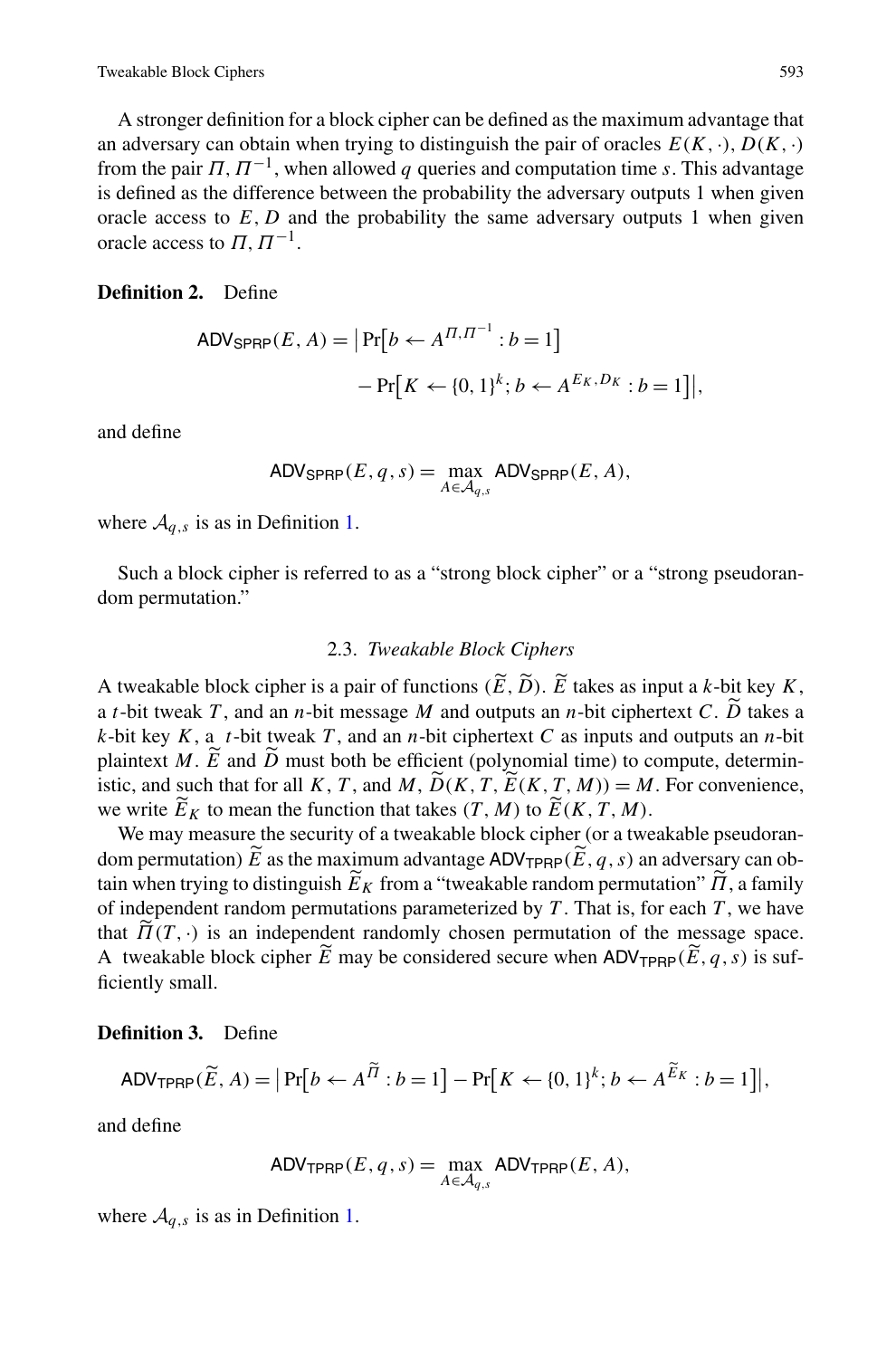Note that the adversary is allowed to choose both the message and tweak for each oracle call.

Similarly, we define ADV<sub>STPRP</sub> $(E, q, s)$  as the maximum advantage an adversary can<br>tain when trying to distinguish the pair of oracles  $\widetilde{E}_v$ ,  $\widetilde{D}_v$  from  $\widetilde{H}$ ,  $\widetilde{H}^{-1}$ , when given obtain when trying to distinguish the pair of oracles  $\widetilde{E}_K$ ,  $\widetilde{D}_K$  from  $\widetilde{H}$ ,  $\widetilde{H}^{-1}$ , when given a queries and s time. We say that a tweakable block cipher is a strong tweakable block -*q* queries and *s* time. We say that a tweakable block cipher is a strong tweakable block cipher when  $\mathsf{ADV}_{\mathsf{STPRP}}(E, q, s)$  is sufficiently small.

# **Definition 4.** Define

$$
\begin{aligned} \mathsf{ADV}_{\mathsf{STPRP}}(\widetilde{E}, A) &= \left| \Pr \left[ b \leftarrow A^{\widetilde{H}, \widetilde{H}^{-1}} : b = 1 \right] \right. \\ &\quad - \Pr \left[ K \leftarrow \{0, 1\}^k : b \leftarrow A^{\widetilde{E}_K, \widetilde{D}_K} : b = 1 \right] \right], \end{aligned}
$$

<span id="page-6-0"></span>and define

$$
\mathsf{ADV}_{\mathsf{STPRP}}(E, q, s) = \max_{A \in \mathcal{A}_{q, s}} \mathsf{ADV}_{\mathsf{STPRP}}(E, A),
$$

where  $A_{q,s}$  is as in Definition [1](#page-4-1).

# **3. Constructions**

In this section, we show how to construct a secure tweakable block cipher and a strong tweakable block cipher, from simple underlying primitives we assume to be secure.

#### 3.1. *Unsuccessful Constructions*

First, we demonstrate some simple attempts at constructing tweakable block ciphers from block ciphers and show that these methods are not successful.

As a first attempt, we might try applying the DESX construction

$$
\widetilde{E}_K(T,M) = E_K(M \oplus T) \oplus T.
$$

Here, an adversary making the two queries  $(T, M)$ ,  $(T \oplus 1, M \oplus 1)$  can distinguish. If *C* and *C'* are the respective outputs,  $C \oplus C' = 1$  will always be true for  $\widetilde{E}$ , but this is very unlikely for *<sup>Π</sup>*-.

Another natural idea is to make the tweak affect the key of the underlying block cipher. This is doubly wrong, as this clearly any change to the tweak will require rekeying, and furthermore, these approaches are not necessarily secure.

<span id="page-6-1"></span>Consider

$$
\widetilde{E}_K(T, M) = E_{K \circ T}(M),
$$
  

$$
\widetilde{E}'_K(T, M) = E_{K \oplus T}(M).
$$

If secure block ciphers exist, it is trivial to construct a secure block cipher such that  $E_K(M) = E_{K \oplus 1}(M)$  for all *K*, *M*.<sup>[2](#page-6-1)</sup> If such a block cipher were used in either of the

<sup>&</sup>lt;sup>2</sup> For example,  $E_{K \circ b}(M) = E'_{K}(M)$ , where  $E'$  is a secure block cipher.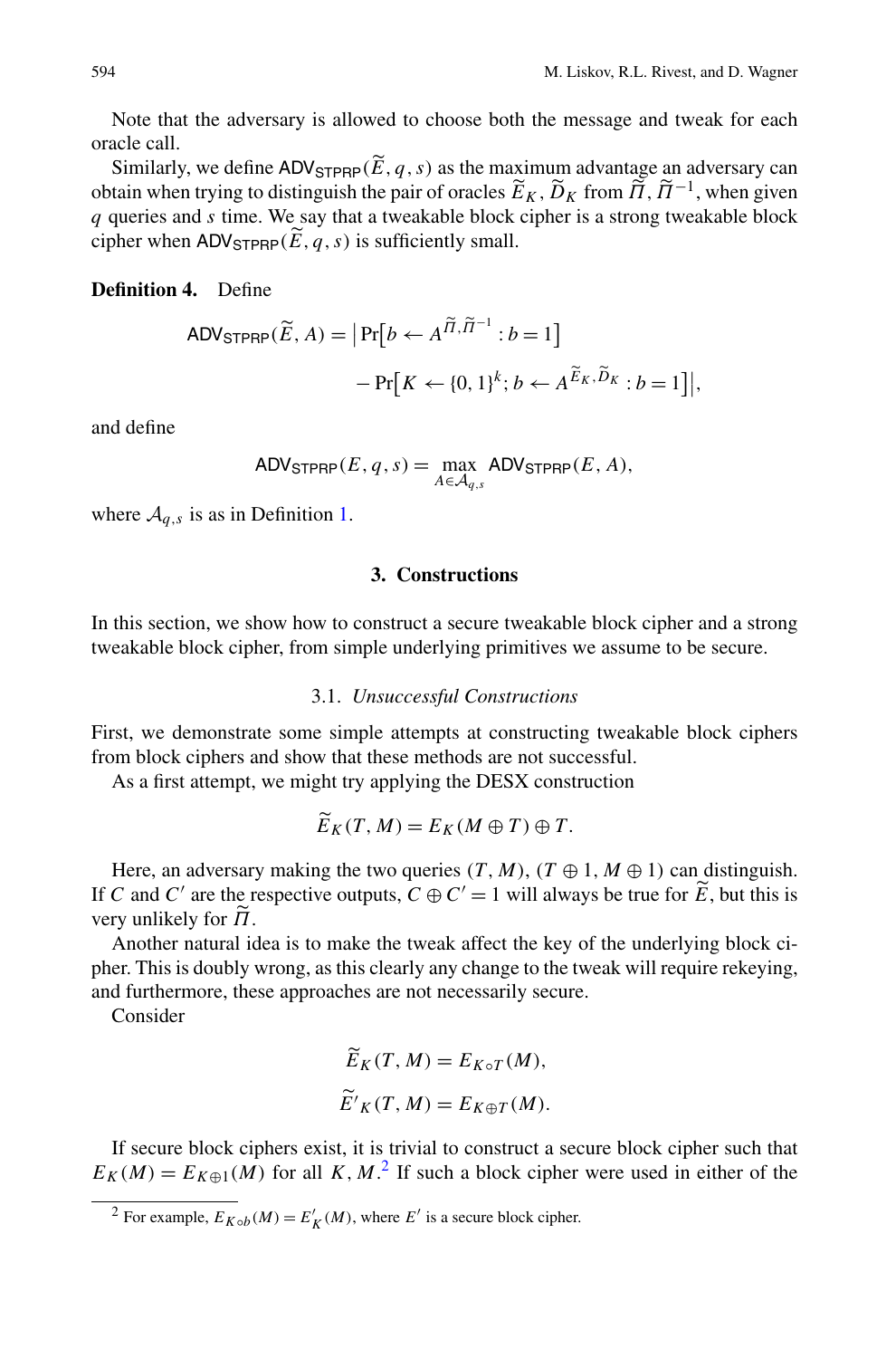<span id="page-7-1"></span>above constructions, the resulting tweakable block cipher would be easily attackable, by querying  $(T, M)$  and  $(T \oplus 1, M)$ . Even if this type of overt flaw is not known to exist in *E*, related-key attacks [[7\]](#page-23-4) could apply.

#### 3.2. *A Tweakable Block Cipher*

Here, we give a first secure tweakable block cipher construction. We call this construction CMT mode, which stands for "CBC-MAC Tweaked."

<span id="page-7-0"></span>Let *E* be a secure block cipher. CMT mode is defined by

$$
\widetilde{E}_K(T,M) = E_K\bigl(T \oplus E_K(M)\bigr)
$$

and

$$
\widetilde{D}_K(T, C) = D_K\bigl(T \oplus D_K(C)\bigr).
$$

CMT mode is reasonably efficient. The following theorem proves its security.

**Theorem 1.** E is a secure tweakable block cipher. Specifically,

$$
\mathsf{ADV}_{\mathsf{TPRP}}(\widetilde{E}, q, s) \le \mathsf{ADV}_{\mathsf{PRP}}(E, 2q, s + q) + \frac{17q^2 - q}{2^{n+1}}.
$$

**Proof.** This proof is adapted from a proof given by Bellare and Kohno [[4\]](#page-23-5).

Note that  $E(T, M)$  is just the CBC MAC of the message  $M \circ T$ . Let  $R$  be a random notion from  $t + n$  hits to  $n$  hits. Define function from  $t + n$  bits to *n* bits. Define

$$
ADV_{\text{PRF}}(\widetilde{E}, A) = |\Pr[b \leftarrow A^{R} : b = 1] - \Pr[K \leftarrow \{0, 1\}^{k}; b \leftarrow A^{\widetilde{E}_K} : b = 1]|,
$$

and let ADV<sub>PRF</sub> $(E, q, s) = \max_{A \in \mathcal{A}_{q,s}} \text{ADV}_{PRF}(E, A)$ .<br>
Bollog at al. [3] show that if A is an advancent that

Bellare et al.  $\lceil 3 \rceil$  show that if *A* is an adversary that aims to distinguish a CBC MAC oracle from a random oracle, an adversary *A'* can be constructed that aims to distinguish the block cipher from a random permutation, such that

$$
\mathsf{ADV}_{\mathsf{PRF}}(\widetilde{E}, A) \le \mathsf{ADV}_{\mathsf{PRP}}(E, A') + \frac{4q^2}{2^{n-1}},
$$

where  $q$  is the number of queries made by  $A$ , where  $A'$  makes  $2q$  queries, and where *A'* takes time  $s + q$  where *s* is the running time of *A*. The time overhead is due to the need to make twice as many oracle queries. This proves that  $ADV_{PRF}(E,q,s) \le$ ADV<sub>PRP</sub> $(E, 2q, s + q) + \frac{16q^2}{2^{n+1}}$ .

Note that *R* differs from *Π*- only in that for any fixed *T*, *R* is a random function,<br>bile *H* is a random permutation. The output of a single random function and a single while  $\Pi$  is a random permutation. The output of a single random function and a single random permutation, each with *n*-bit outputs, are statistically close: if *q* queries are made, the statistical difference is at most  $\frac{q^2-q}{2^{n+1}}$ . Thus, the outputs of *R* and *Π* have statistical difference at most  $\frac{1}{2^{n+1}}\sum_{i=1}^{l} q_i^2 - q_i$ , where *l* is the number of distinct tweaks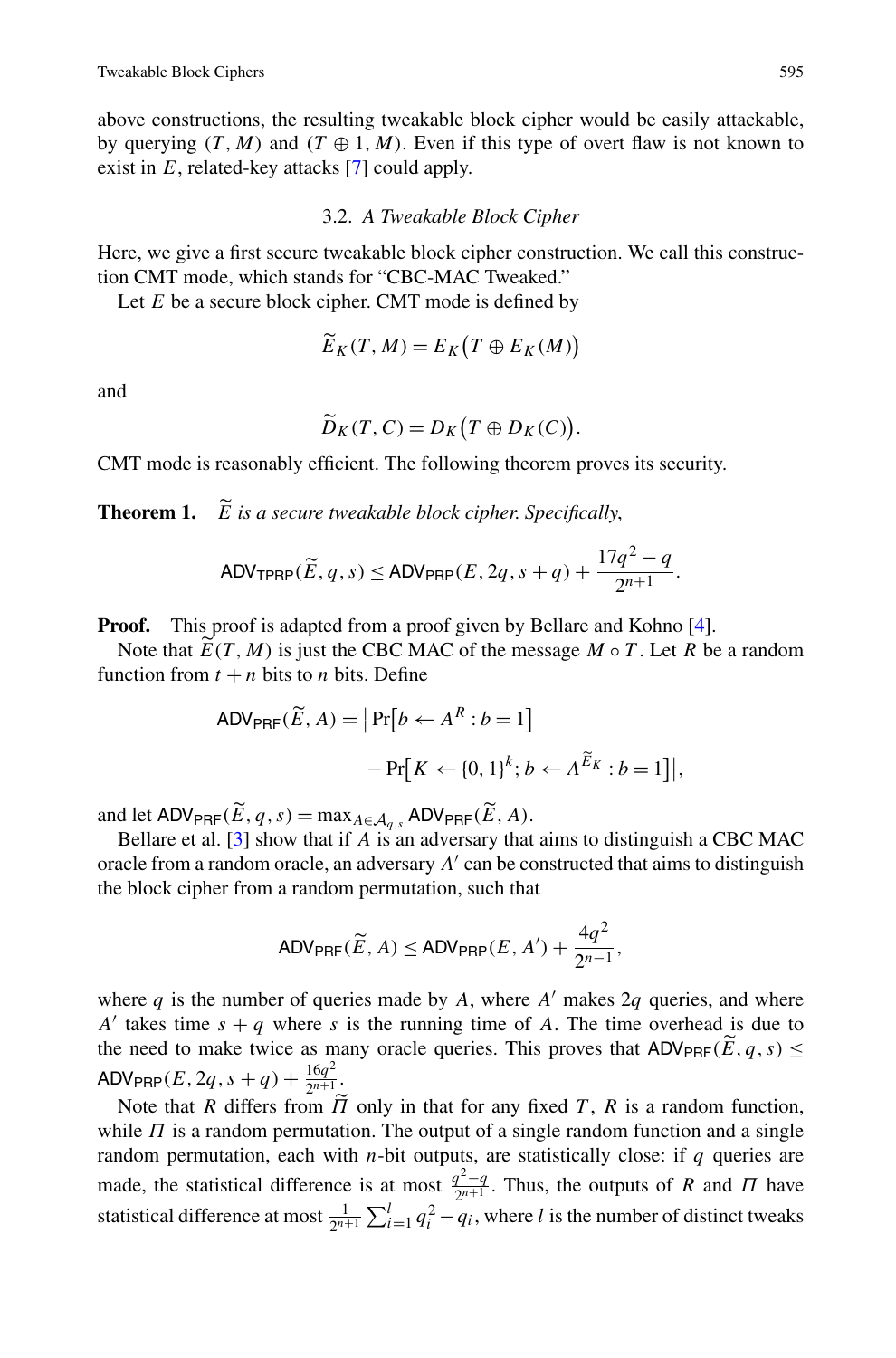queried, and where  $q_i$  is the number of queries involving the *i*th tweak. This difference is maximized when  $l = 1$  and  $q_1 = q$ . Therefore,

<span id="page-8-0"></span>
$$
\begin{aligned} \text{ADV}_{\text{TPRP}}(\widetilde{E}, q, s) &\leq \text{ADV}_{\text{PRF}}(\widetilde{E}, q, t) + \frac{q^2 - q}{2^{n+1}} \\ &\leq \text{ADV}_{\text{PRP}}(E, 2q, s) + \frac{17q^2 - q}{2^{n+1}}, \end{aligned}
$$
\nas stated.

**Theorem 2.** *The existence of secure block ciphers is equivalent to the existence of secure tweakable block ciphers*.

# **Proof of Theorem [2.](#page-8-0)** One direction follows from Theorem [1.](#page-7-0)

For the other, let  $E_K(T, M)$  be a tweakable block cipher, and let  $E_K(M) =$  $\widetilde{E}_K(0^t, M)$ . Any distinguishing attack against *E* is clearly a distinguishing attack against  $\tilde{E}$  in which every tweak is chosen to be  $0^t$ . Therefore, ADV<sub>PRP</sub>( $E, q, s$ ) =  $\mathsf{ADV}_{\mathsf{TPRP}}(\widetilde{E},q,s)$  for all *q* and *s*.

We leave it as an open problem to devise a construction with a tighter bound than Theorem [1](#page-7-0).

*Efficiency* The construction of Theorem [1](#page-7-0) has an overall running time that is twice the running time of the underlying block cipher.

For this construction, it can be significantly faster to change the tweak than to change the key. If  $\widetilde{E}_K(T,M)$  has been computed, the cost to compute  $\widetilde{E}_K(T',M')$  is the cost of two block cipher computations. The cost of computing  $E_{K'}(T, M')$ , however, is the cost of  $\alpha$  of two block cipher computations. The east of companing  $E_K(\tau)$ ,  $\alpha$ , it is the cost of two block cipher.

# 3.3. *A Strong Tweakable Block Cipher*

The construction of Sect. [3.2](#page-7-1) is interesting as a simple example of a tweakable block cipher. However, it is not a strong tweakable block cipher, and its efficiency leaves room for improvement. Next we give a strong tweakable block cipher that is also more efficient. We call this construction LRW mode, after a later precedent in the literature [[29\]](#page-24-14).

A family H of functions with signature  $\{0, 1\}^t \rightarrow \{0, 1\}^n$  is said to be an  $\epsilon$ -almost 2-xor-universal hash function family (" $\epsilon$ -AXU<sub>2</sub> hash function family", for short) if  $Pr_h[h(x) \oplus h(y) = z] \leq \epsilon$  holds for all *x*, *y*, *z* with  $x \neq y$ , where the probability is taken over  $h$  chosen uniformly at random from  $H$ .

Let  $H$  be such a hash function family. The LRW mode tweakable block cipher uses a key  $(K, h)$  where  $K \leftarrow \{0, 1\}^k$  and  $h \leftarrow H$ , and is given by

$$
\widetilde{E}_{K,h}(T,M) = E_K(M \oplus h(T)) \oplus h(T),
$$
  

$$
\widetilde{D}_{K,h}(T,C) = D_K(M \oplus h(T)) \oplus h(T).
$$

 $\ddot{\phantom{a}}$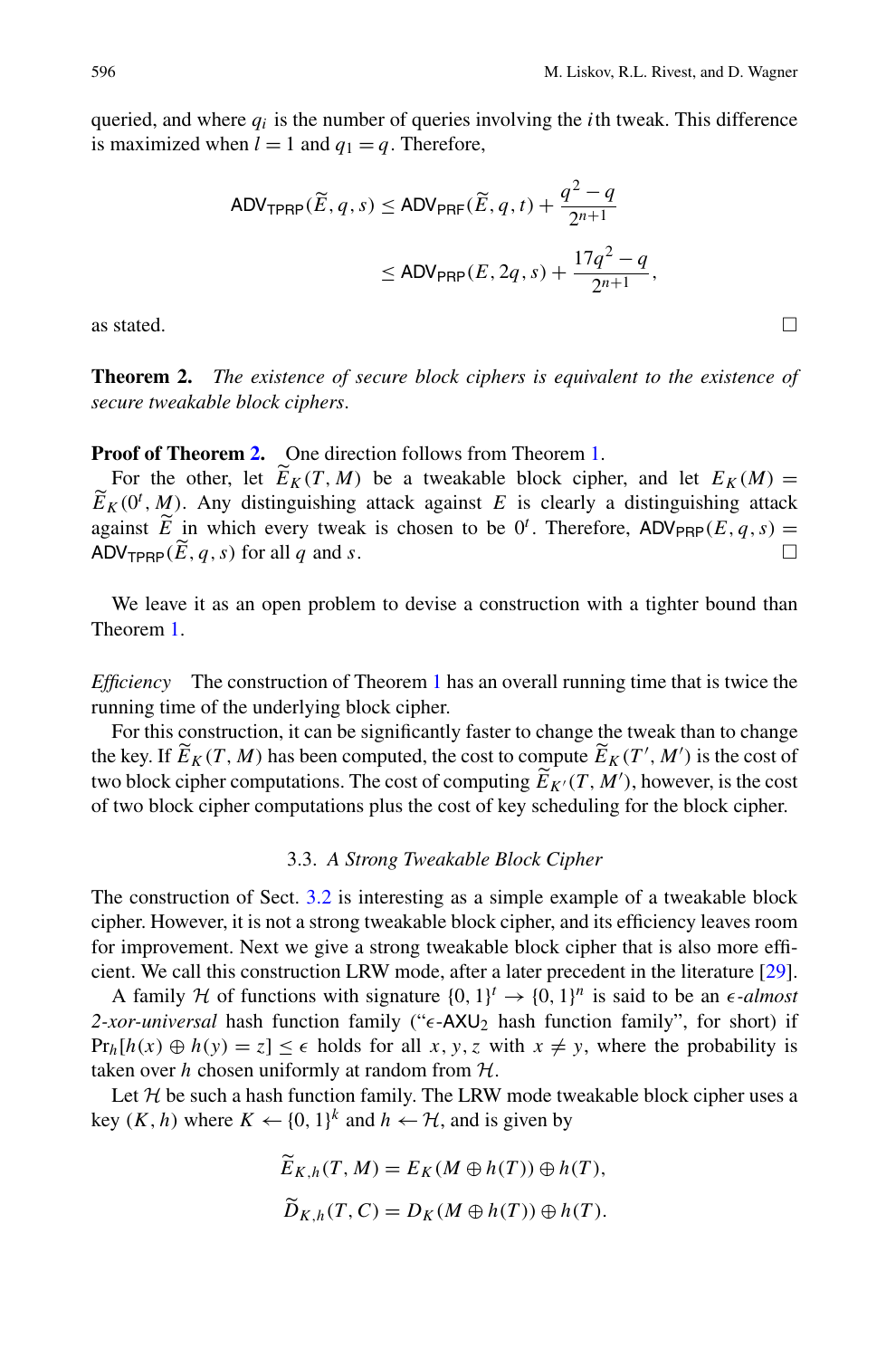<span id="page-9-1"></span>**Theorem 3.** If H is an  $\epsilon$ -AXU<sub>2</sub> hash function family with  $\epsilon > 2^{-n}$ , and E is a strong *pseudorandom permutation*, *then E* - *is a strong tweakable block cipher*. *Specifically*, *for all*  $q \leq 2^{n-1}$ ,

$$
ADV_{\text{STPRP}}(\widetilde{E}, q, s) \le \text{ADV}_{\text{SPRP}}(E, q, s + q) + 3\epsilon q^2.
$$

First, we establish some notation. Let  $\widetilde{E}'_h$  be  $\Pi$  used in LRW mode. We use Pr<sub>0</sub>[·] to represent the probability measure in the case where *A* interacts with  $\widetilde{E}_{K,h}$ , where the probability is taken over the choice of  $K \in \{0, 1\}^k$  and  $h \in \mathcal{H}$  uniformly and independently at random. Also, we let Pr1[·] denote the measure where *A* interacts with  $\widetilde{E}'_h$ , where the probability is taken over the uniform random choice of *h* ∈ H. Let Pr<sub>2</sub>[·]  $\overline{a}_h$ , where the procedurity is called over the emission values of *R*  $\overline{c}_h$ . Let  $\overline{c}_h$  it is the measure when *A* interacts with  $\overline{h}$ . In all three cases, we write  $\overline{O}$  for *A*'s oracle.

We let the random variable  $T_i$  denote the tweak input on  $A$ 's *i*th oracle call, and we let  $M_i$  and  $C_i$  denote the plaintext and ciphertext corresponding to this call, so that  $\mathcal{O}(T_i, M_i) = C_i$ . In other words, if *A*'s *i*th oracle query is an encryption query (to  $\mathcal{O}$ ), then  $(T_i, M_i)$  denotes the input and  $C_i$  the return value, whereas if *A*'s *i*th oracle query is a decryption query (to  $\mathcal{O}^{-1}$ ), then the input is  $(T_i, C_i)$ , and the result of the query is  $M_i$ . Moreover, we define the random variables  $N_i$ ,  $B_i$  by  $N_i = M_i \oplus h(T_i)$ and  $B_i = C_i \oplus h(T_i)$ . Note that in probability measure  $Pr_0[\cdot]$ , we have  $E_K(N_i) = B_i$ , and in probability measure  $Pr_1[\cdot]$ , we have  $\Pi(N_i) = B_i$ . We define the random variable  $\tau_n$  by  $\tau_n = \langle (T_1, M_1, C_1), \ldots, (T_n, M_n, C_n) \rangle$ , and we use  $\tau = \tau_q$  to represent the full transcript of interaction with the oracle.

We fix an adversary *A*, and we assume without loss of generality that *A* does not make any repeated or redundant queries to its oracle. As a consequence of this assumption, the pairs  $(T_i, M_i)$  are all distinct, or in other words, for all  $i \neq j$ , we have  $(T_i, M_i) \neq$  $(T_i, M_i)$ . Similarly, the pairs  $(T_i, C_i)$  are also distinct, as are the  $(T_i, N_i)$ 's and the  $(T_i, B_i)$ 's. Also, the output of *A* can be viewed as a function of the transcript  $\tau$ , so we sometimes write the output of *A* as  $A(\tau)$ .

Our proof is separated into two parts. In the information-theoretic part, we let *Π* denote a permutation chosen uniformly at random and show that  $\widetilde{E}'_h$  is a secure tweakable block cipher. Then, in the computational part, we let  $E$  be arbitrary, and we show that if  $E_K$  and  $\Pi$  are computationally indistinguishable, then  $E$  will also be a secure two skyle block cipher tweakable block cipher.

<span id="page-9-0"></span>The information-theoretic part of the proof uses the following strategy. We define a bad event Bad. We show that when conditioning on the complement event (that is, when nothing bad happens), the probability measures  $Pr_1[\cdot|\overline{Bad}]$  and  $Pr_2[\cdot|\overline{Bad}]$  are in fact identical, that is, the adversary can only distinguish with probability 1/2. Then, we show that  $Pr_1$ [Bad] and  $Pr_2$ [Bad] are both small; thus, if we replace *E* with a random permutation, the adversary could only distinguish with a negligible advantage.

In our arguments, we define Bad<sub>n</sub> to be the event that, for some  $1 \le i < j \le n$ , either  $N_i = N_j$  or  $B_i = B_j$ . Also, we let Bad = Bad<sub>q</sub>.

**Lemma 1.** Let  $Ev_{\tau}$  be the event that  $\tau$  is the transcript generated. Then  $Pr_1[Ev_\tau|\overline{\text{Bad}}] = Pr_2[Ev_\tau|\overline{\text{Bad}}]$ .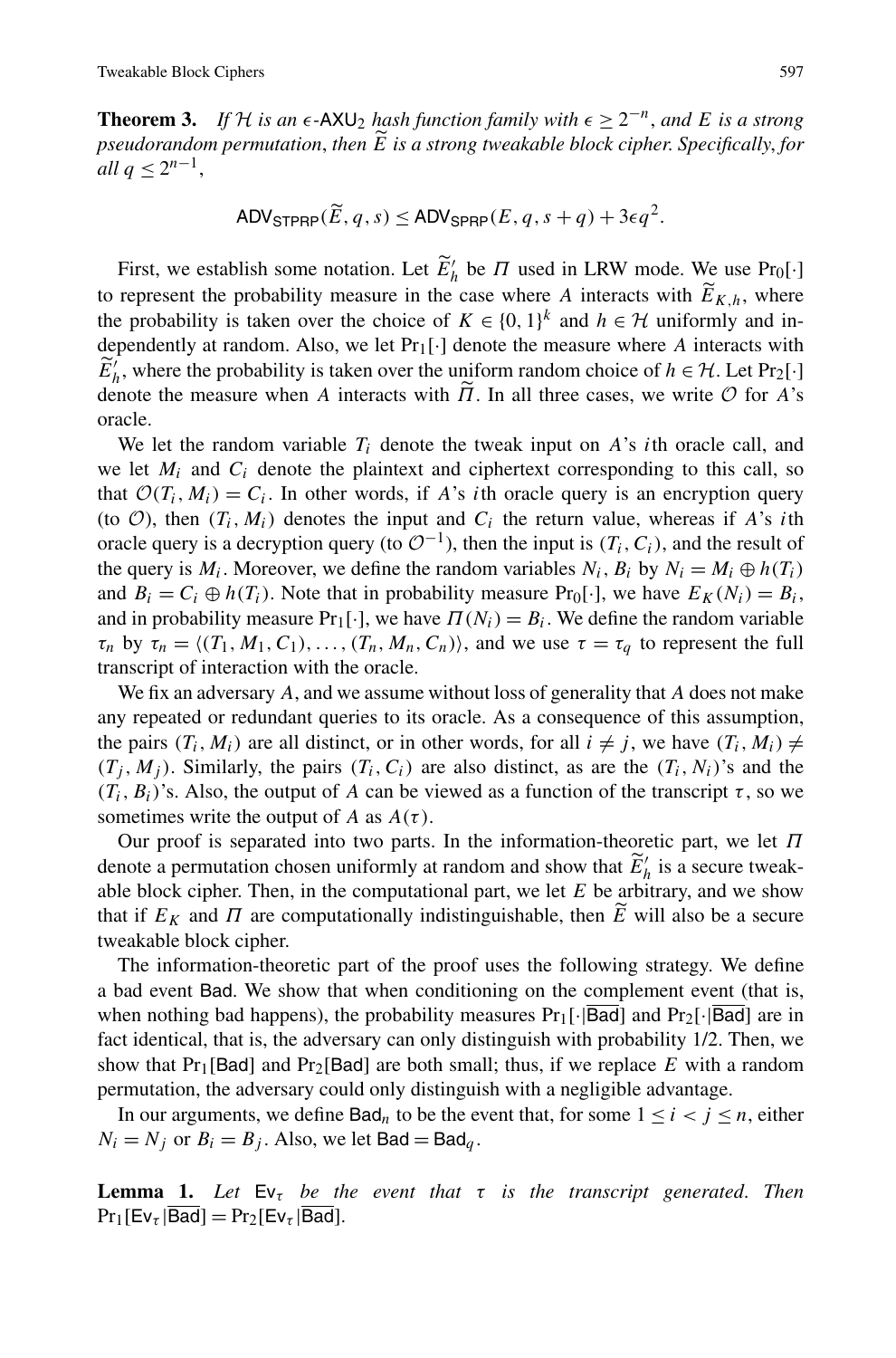**Proof.** We show this by induction on the length of the transcript, *q*. Consider the *q*th oracle query: it is either an encryption or a decryption query. Suppose first that the *q*th oracle query is an encryption query, with inputs  $(T_q, M_q)$ . By the inductive hypothesis, we can assume that the distribution of  $\tau_{q-1}$  is the same for both the Pr<sub>1</sub>[·|Bad<sub>q−1</sub>] and Pr2[·|Bad*q*−1] probability measures, hence the same is true of the distribution of  $(\tau_{a-1}, T_a, M_a)$ .

Now fix any *h* such that  $N_q \notin \{N_1, \ldots, N_{q-1}\}$ , so that the only remaining random choice is over *Π* or *Π*. When  $\mathcal{O} = \Pi$ ,  $C_q = \Pi(T_q, M_q)$  is uniformly distributed on<br>the set  $S = \{0, 1\}^n \setminus \{C_1 : T_1 = T_2 \}$  and  $1 \le i \le q\}$  if we condition on **Bad** the set  $S = \{0, 1\}^n \setminus \{C_i : T_i = T_q \text{ and } 1 \le i < q\}$  if we condition on  $\overline{\text{Bad}}_{q-1}$  (but before conditioning on  $\overline{\text{Bad}}_q$ ). When  $\mathcal{O} = \widetilde{E}'$ , we find something slightly different:  $B_q = \Pi(N_q)$  is uniformly distributed on the set  $\{0, 1\}^n \setminus \{B_1, \ldots, B_{q-1}\}$  (conditioned on  $\overline{\text{Bad}}_{q-1}$ , but before conditioning on  $\overline{\text{Bad}}_q$ ), hence  $C_q = B_q \oplus h(T_q)$  is uniformly distributed on the set  $S' = \{0, 1\}^n \setminus \{C_i \oplus h(T_i) \oplus h(T_q) : i = 1, ..., q - 1\}$ . In both cases, the probabilities are independent of the choice of *h*. Also, note that  $S' \subseteq S$ , since when  $T_i = T_q$ , we have  $C_i \oplus h(T_i) \oplus h(T_q) = C_i$ . Adding the condition  $\overline{\text{Bad}}_q$  amounts to adding the condition that  $B_q \in \{0, 1\}^n \setminus \{B_1, \ldots, B_{q-1}\},$  i.e., that  $C_q \in S'$ . Thus, after conditioning on  $\overline{\text{Bad}}_q$ , we see that  $C_q$  is uniformly distributed on  $S'$  and independent of the rest of the transcript, and hence the distribution of  $\tau$  is the same for both the  $Pr_1[\cdot|\overline{Bad}_q]$  and  $Pr_2[\cdot|\overline{Bad}_q]$  probability measures. (Here we have used the following simple fact: if the random variable *X* is uniform on a set *S* and if  $S'$  is some subset of  $S$ , then after conditioning on the event  $X \in S'$  we find that the resulting random variable is uniform on *S* .)

<span id="page-10-4"></span><span id="page-10-0"></span>This covers the case where the *q*th query is a chosen-plaintext query. The other case, where the *q*th query is a chosen-ciphertext query, is treated similarly. This concludes the proof of Lemma [1](#page-9-0).  $\Box$ 

# <span id="page-10-1"></span>**Lemma 2.** *If*  $H$  *is*  $\epsilon$ -AXU<sub>2</sub>, *then*  $Pr_2[Bad_q] \leq \epsilon q(q-1)$ .

**Proof.** Note that, when  $\mathcal{O} = \Pi$ , *h* is independent of the transcript *τ*. Hence, we can defer the choice of *h* until after *A* completes all *a* of its queries and the values of defer the choice of *h* until after *A* completes all *q* of its queries and the values of *Ti,Mi,Ci* are fixed. Then, we find

<span id="page-10-3"></span><span id="page-10-2"></span>
$$
\Pr_2[\text{Bad}_q] = \Pr_i[\exists i < j : N_i = N_j \lor B_i = B_j] \tag{3}
$$

$$
\leq \sum_{1 \leq i < j \leq q} \Pr[N_i = N_j] + \Pr[B_i = B_j] \tag{4}
$$

$$
= \sum_{1 \le i < j \le q} \Pr_{h} \big[ h(T_i) \oplus h(T_j) = M_i \oplus M_j \big] + \Pr_{h} \big[ h(T_i) \oplus h(T_j) = C_i \oplus C_j \big] \tag{5}
$$

$$
\leq \sum_{1 \leq i < j \leq q} 2\epsilon = \epsilon q(q-1). \tag{6}
$$

Equation ([3\)](#page-10-0) is from the definition of  $Bad<sub>q</sub>$ . Equation ([4](#page-10-1)) follows by a union bound. Equation ([5\)](#page-10-2) follows from the definition of  $N_i$  and  $B_i$ . Finally, [\(6](#page-10-3)) follows by the defin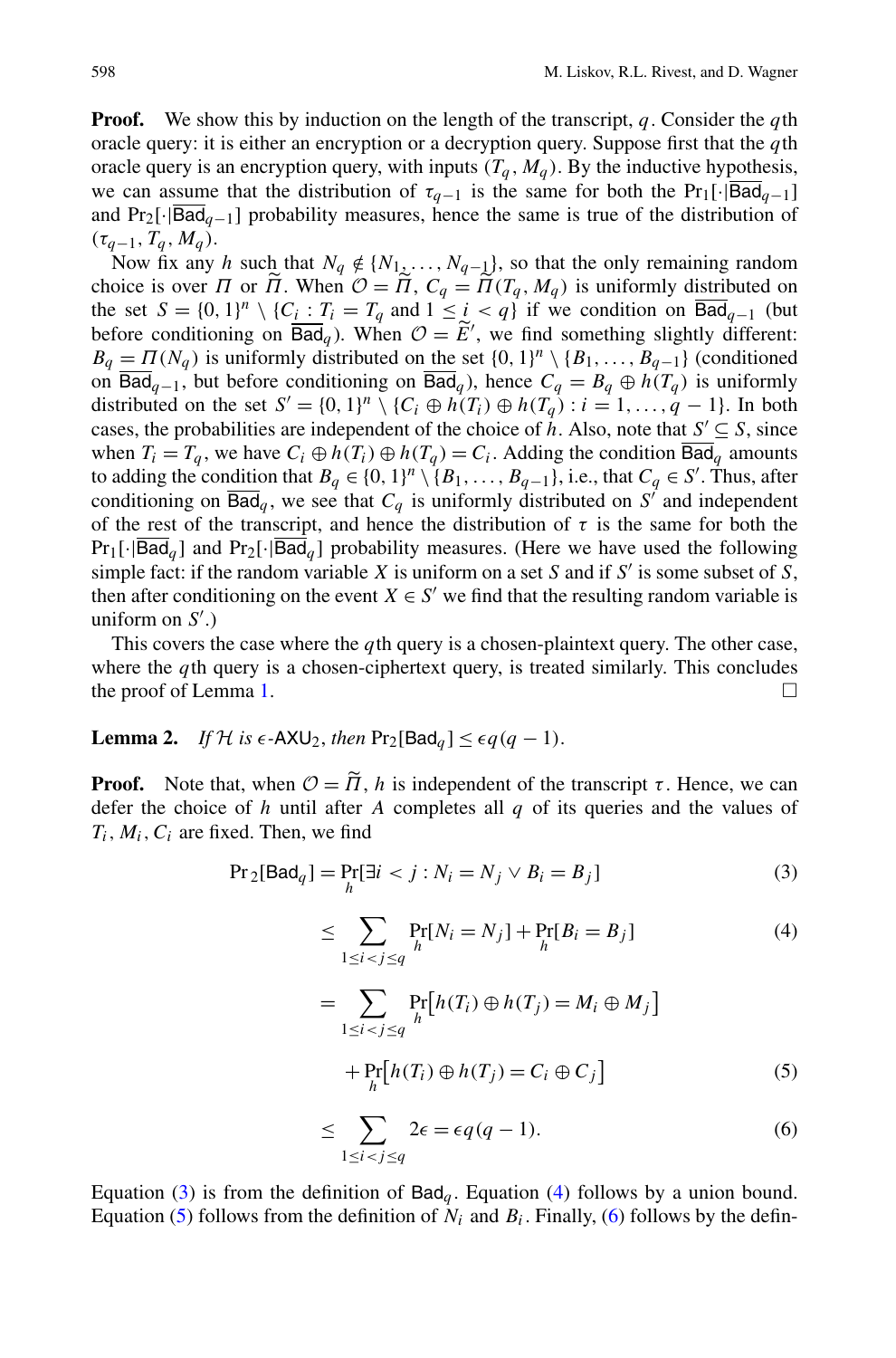<span id="page-11-1"></span>ition of  $\epsilon$ -AXU<sub>2</sub> hash functions. Note that if  $T_i = T_j$  and  $i \neq j$ , then  $M_i \oplus M_j \neq 0$ , and thus  $Pr[h(T_i) \oplus h(T_j) = M_i \oplus M_j] = 0 \le \epsilon$ ; similarly for  $C_i \oplus C_j \ne 0$ .

**Lemma 3.** If H is  $\epsilon$ -AXU<sub>2</sub> for  $\epsilon \geq 1/2^n$  *and* if  $E_K = \Pi$  *and*  $q \leq 2^{n-1}$ , *then*  $Pr_1[Bad_q] \leq 1.5\epsilon q(q-1).$ 

**Proof.** We will prove that  $Pr_1[Bad_q] \leq 1.5\epsilon q(q-1)$  by induction on q. Let Ev denote that event that, for some *i*, we have  $N_i = N_a$ , and let Ev' denote the event that, for some *i*, we have  $B_i = B_q$ . Note that  $Pr_i[Bad_q] = Pr_i[Bad_{q-1}] +$  $Pr_1[\text{Bad}_q|\overline{\text{Bad}}_{q-1}]Pr_1[\overline{\text{Bad}}_{q-1}]$ . By the inductive hypothesis,  $Pr_1[\text{Bad}_{q-1}] \leq 1.5\epsilon(q-1)$ 1)(q − 2). Also,  $Pr_1[\overline{Bad}_{q-1}] \le 1$ . Hence all that remains is to bound the term Pr1[Bad*<sup>q</sup>* |Bad*q*−1].

Applying a union bound shows that  $Pr_1[Bad_q|Bad_{q-1}] \leq Pr_1[Ev|Bad_{q-1}] + Pr_1[Ev']$  $|\overline{\mathsf{Ev}} \wedge \overline{\mathsf{Bad}}_{q-1}|$ . We next bound each of these two terms in turn. By Lemma [1,](#page-9-0) and since H is  $\epsilon$ -AXU<sub>2</sub>, we see Pr<sub>1</sub>[Ev| $\overline{\text{Bad}}_{q-1}$ ] = Pr<sub>2</sub>[Ev| $\overline{\text{Bad}}_{q-1}$ ]  $\leq \epsilon (q-1)$ . Moreover,  $Pr_1[\text{Ev}'|\overline{\text{Ev}} \wedge \overline{\text{Bad}}_{q-1}] = Pr_1[ \Pi(N_q) \in \overline{\{B_1,\ldots,B_{q-1}\}|\overline{\text{Ev}} \wedge \overline{\text{Bad}}_{q-1}] \leq (q-1)/(2^n-1)$  $q + 1 \leq 2(q - 1)/2^n \leq 2\epsilon(q - 1)$ , since  $\Pi(N_q)$  is uniformly distributed on a set of size at least  $2^{n} - q + 1$  and since  $\epsilon \ge 1/2^{n}$ . Finally,  $1.5\epsilon(q - 1)(q - 2) + \epsilon(q - 1) +$  $2\epsilon(q-1) \leq 1.5\epsilon q(q-1)$ . The statement of the lemma now follows.

We are now ready to prove the security theorem.

**Proof of Theorem [3](#page-9-1).** First, we show that  $ADV_{STPRP}(\tilde{E}', q, s) \leq 3\epsilon q(q - 1)$ . For notational convenience, define  $p_1 = \Pr_1[A(\tau) = 1|\overline{\text{Bad}}]$ ,  $p'_1 = \Pr_1[A(\tau) = 1|\text{Bad}]$ ,  $p_2 = \Pr_2[A(\tau) = 1 | \overline{\mathsf{Bad}}]$ , and  $p'_2 = \Pr_2[A(\tau) = 1 | \mathsf{Bad}]$ .

<span id="page-11-2"></span><span id="page-11-0"></span>We perform the following calculation:

<span id="page-11-5"></span>
$$
ADV_{STPRP}(\widetilde{E}', A) = |Pr_1[A(\tau) = 1] - Pr_2[A(\tau) = 1]|
$$
  
\n
$$
= |p_1 Pr_1[\overline{Bad}] + p'_1 Pr_1[\overline{Bad}] - p_2 Pr_1[\overline{Bad}] - p'_2 Pr_2[\overline{Bad}]|
$$
  
\n
$$
\leq |p_1 Pr_1[\overline{Bad}] - p_2 Pr_2[\overline{Bad}]| + |p'_1 Pr_1[\overline{Bad}] - p'_2 Pr_2[\overline{Bad}]| \quad (7)
$$
  
\n
$$
\leq |p_1 Pr_1[\overline{Bad}] - p_2 Pr_2[\overline{Bad}]| + 1.5\epsilon q(q - 1) \quad (8)
$$
  
\n
$$
\leq Pr[A(\tau) = 1|\overline{Bad}] |Pr_1[\overline{Bad}] - Pr_2[\overline{Bad}]| + 1.5\epsilon q(q - 1) \quad (9)
$$
  
\n
$$
\leq |Pr_2[\overline{Bad}] - Pr_1[\overline{Bad}]| + 1.5\epsilon q(q - 1) \quad (10)
$$

<span id="page-11-4"></span><span id="page-11-3"></span>
$$
\leq 3\epsilon q(q-1). \tag{11}
$$

Line ([7\)](#page-11-0) follows by the triangle inequality. Lemmas [2](#page-10-4) and [3](#page-11-1) show that Pr[Bad]  $\leq$ [1](#page-9-0)*.5∈q*(*q* − 1), which justifies ([8\)](#page-11-2). Lemma 1 establishes that *p*<sub>1</sub> = *p*<sub>2</sub> = Pr[*A*(*τ*) = 1|Bad], which justifies [\(9](#page-11-3)). We then note that  $|Pr_1[Bad] - Pr_2[Bad] Pr_{1}[Bad] \leq 1.5\epsilon q(q-1)$ , to arrive at [\(10](#page-11-4)) and then ([11\)](#page-11-5). Since the adversary *A* was arbitrary, it follows that  $\mathsf{ADV}_{\mathsf{STPRP}}(\widetilde{E}', q, s) \leq 3\epsilon q(q-1)$ .

If *A* is an adversary attacking  $\tilde{E}$ , let *A'* be the adversary attacking *E* as follows. *A'* If *A* is an adversary attacking *E* -runs *A* in its attack but uses its own oracle in LRW mode to supply answers to *A*'s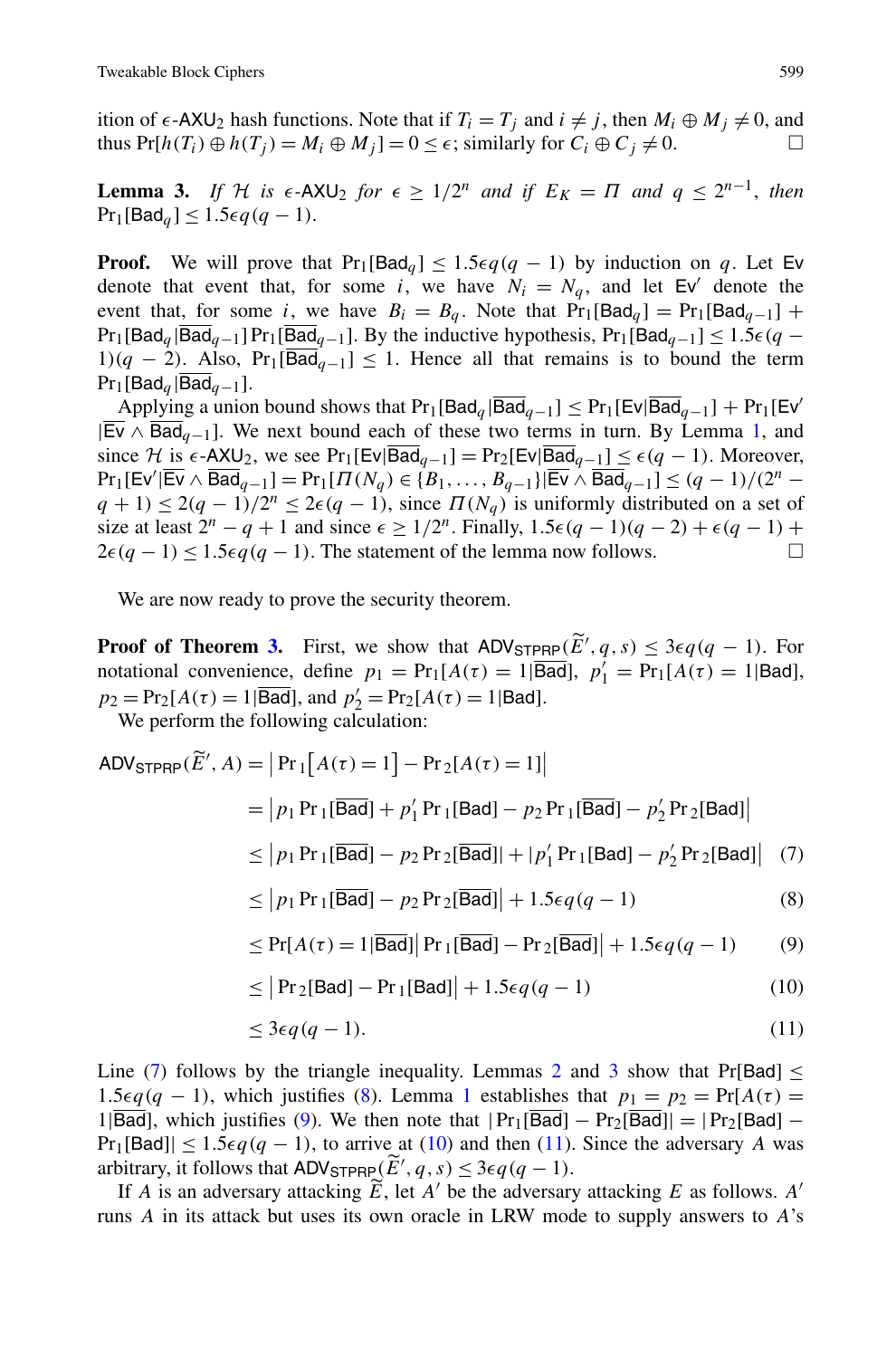oracle queries. *A* outputs what *A* outputs. Note that if *A* makes *q* queries and runs in *s* time, then *A'* makes *q* queries and runs in  $s + q$  time (the additional *q* accounts for the hash computations). Note that  $ADV_{SPRP}(E, A') = |Pr_0[A(\tau) = 1] - Pr_1[A(\tau) = 1]|$ , and therefore  $\max_{A \in \mathcal{A}_{q,s}} |Pr_0[A(\tau) = 1] - Pr_1[A(\tau) = 1]| \leq \text{ADV}_{\text{SPRP}}(E, q, s + q).$ 

The result then follows:

$$
ADV_{\text{STPRP}}(\widetilde{E}, q, s) = \max_{A \in \mathcal{A}_{q,s}} \left| \Pr_0[A(\tau) = 1] - \Pr_2[A(\tau) = 1] \right|
$$
  
\n
$$
\leq \max_{A \in \mathcal{A}_{q,s}} \left| \Pr_0[A(\tau) = 1] - \Pr_1[A(\tau) = 1] \right|
$$
  
\n
$$
+ \left| \Pr_1[A(\tau) = 1] - \Pr_2[A(\tau) = 1] \right|
$$
  
\n
$$
\leq \max_{A \in \mathcal{A}_{q,s}} \left| \Pr_0[A(\tau) = 1] - \Pr_1[A(\tau) = 1] \right|
$$
  
\n
$$
+ \max_{A \in \mathcal{A}_{q,s}} \left| \Pr_1[A(\tau) = 1] - \Pr_2[A(\tau) = 1] \right|
$$
  
\n
$$
= \text{ADV}_{\text{SPRP}}(E, q, s + q) + \text{ADV}_{\text{STPRP}}(\widetilde{E}', q, s)
$$
  
\n
$$
\leq \text{ADV}_{\text{SPRP}}(E, q, s + q) + 3\epsilon q(q - 1).
$$

This completes the proof.  $\Box$ 

As there are plenty of known constructions of  $\epsilon$ -AXU<sub>2</sub> hash families with  $\epsilon \approx 1/2^n$ , the security theorem shows that we can obtain a construction with good security against adaptive chosen-ciphertext attacks for up to the birthday bound, i.e., for  $q \ll 2^{n/2}$ .

*Efficiency* It is harder to estimate the efficiency of the LRW construction, because it is not clear how to compare the computational cost of the block cipher to the cost of the hash functions. However, we expect that LRW mode will be faster than CMT mode in practice. For instance, for  $t = n = 128$ , a generalized division hash runs in 300 cycles  $[36]$  $[36]$ , UMAC/UHASH runs in 200 cycles  $[10]$  $[10]$ , hash127 runs in 150 cycles  $[6]$  $[6]$ , and a DFC-style decorrelation module should run in about 200 cycles  $[19]$  $[19]$ .<sup>3</sup> If we compare the best of these to AES, which runs in 237–333 cycles [[2\]](#page-23-8), we expect that a version of AES tweaked in this way will run about 45–63% slower than the plain AES. These estimates are conservative: the above hash functions are designed for large input strings, whereas no compression is necessary for this application. Indeed, subsequent work of Rogaway [\[32](#page-24-12)] shows that even better performance can be achieved with a more carefully designed hash function.

<span id="page-12-0"></span>In this construction, changing only the key requires that we rekey the cipher and compute the block cipher. Changing only the tweak requires that we recompute the hash function and the block cipher, but no rekeying is necessary. We expect that changing the tweak will generally be faster than changing the key. For AES, key expansion runs in

<sup>3</sup> All estimates are based on a Pentium II class machine and are rough estimates based on speed benchmarks that are not directly comparable.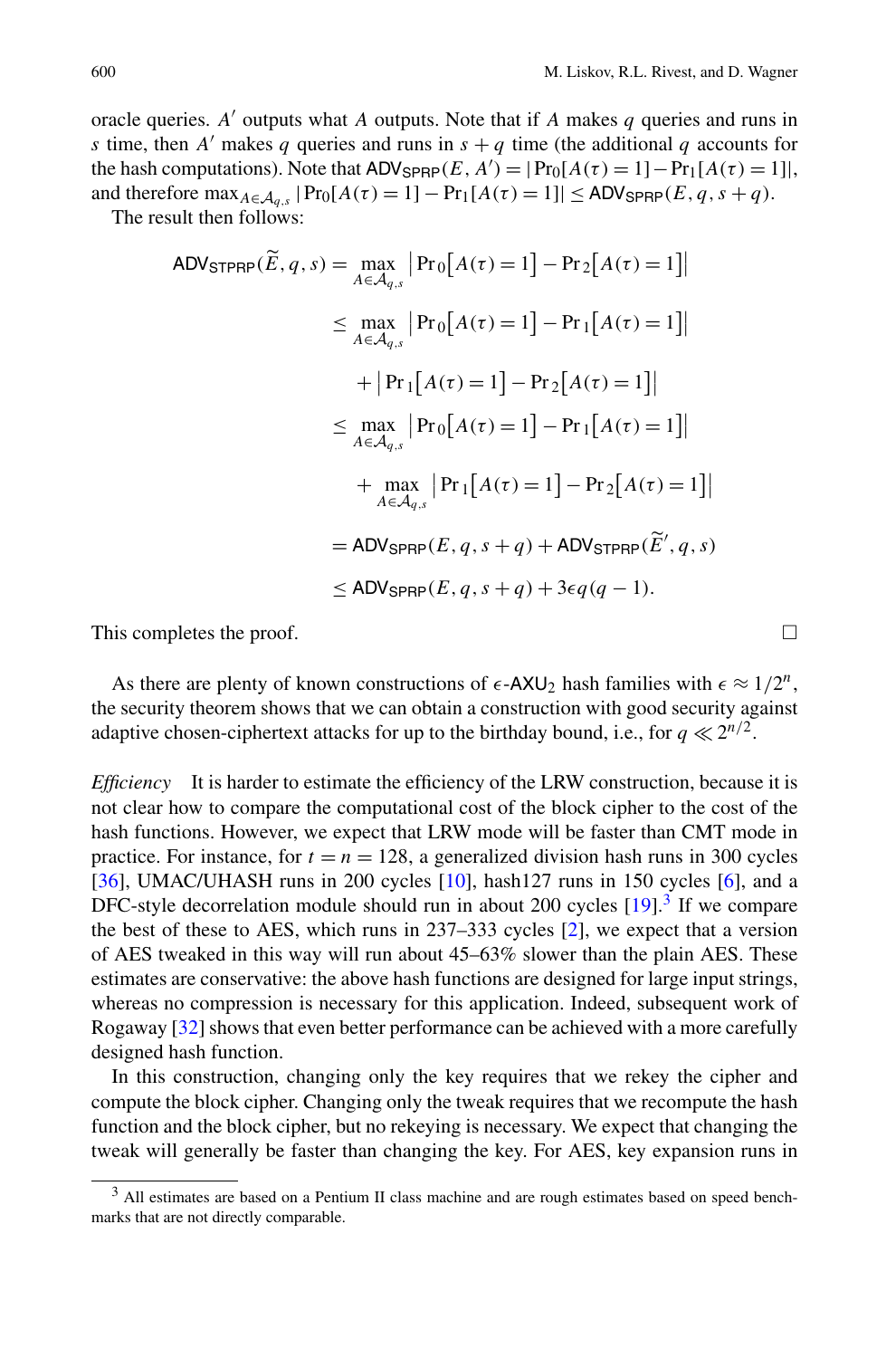277–374 cycles [\[15](#page-24-18)]. Based on our estimates of the cost of hashing, changing the tweak should be faster by about  $23-32\%$ .<sup>4</sup>

Though LRW mode is likely to be faster than CMT mode, LRW mode does require a longer key. However, if a pseudorandom generator can be agreed upon in advance, we can simply use the key of length  $k$  as an input to the pseudorandom generator which will enable us to get a longer pseudorandom key that can be used to generate both *K* and *h*. This negatively impacts performance, but only when the key of the tweakable block cipher is changed.

# 3.4. *Related Work*

There are similarities between our constructions and various results in the literature.

As is discussed in the proof, the CMT construction is the CBC MAC of the two-block message  $M \circ T$ .

The LRW construction bears a similarity to the Luby–Rackoff construction [\[27](#page-24-19)] if we think of  $E_K$  and h as different pseudorandom functions. Even more relevant is the recent work of Naor and Reingold [\[31](#page-24-20)], who showed that we can relax the Luby–Rackoff construction by using merely pairwise-independent functions in the first and last rounds and by using a single pseudorandom function (instead of two) in the intervening rounds (in the four-round Luby–Rackoff construction of strong PRPs). We can think of LRW mode as doing this on a message block made up of *M* and *T* together, except using a single middle round, but with a pseudorandom permutation instead of a pseudorandom function, and revealing only the second half of the output.

It should be noted that in both of these cases what we do is actually slightly different, but they bear enough of a strong resemblance to these prior results that it is worth mentioning the relationship.

In fact, it may be possible to view LRW mode as a strengthening of Naor and Reingold's result. In a sense we modify the Feistel-type construction by outputting only one side of it, which we assume is accompanied by  $T$ , and yet show that this still gives a pseudorandom permutation.

<span id="page-13-0"></span>Both our constructions use an underlying block cipher in a black-box way. Thus, in a sense, we are providing a mechanism to take a random permutation oracle and create a pseudorandom permutation family oracle. In a way this is like getting many permutation oracles for the price of one: we simply think of the one permutation oracle as a random permutation and apply a tweakable block cipher general construction, and we get a whole family of pseudorandom permutations. This has been studied previously; for instance, Black and Rogaway [\[11](#page-24-21)] prove that having two independent random permutation oracles is indistinguishable from having  $\Pi(\cdot)$  and  $\Pi(K \oplus \cdot)$  where K is a secret value. Our work can be seen as an improvement that provides a whole family of independent random permutations from a single one.

# **4. Tweakable Modes of Operation**

<span id="page-13-1"></span>We claim that it is easier to design and prove the security of applications using the tweakable block cipher abstraction. In evidence of this, we present three tweakable

<sup>&</sup>lt;sup>4</sup> Specifically, 23% for 192-bit keys (150 + 286 vs. 277 + 286 cycles), 29% for 128-bit keys (150 + 237) vs.  $305 + 237$  cycles), and  $32\%$  for 256-bit keys (150 + 333 vs.  $374 + 333$  cycles).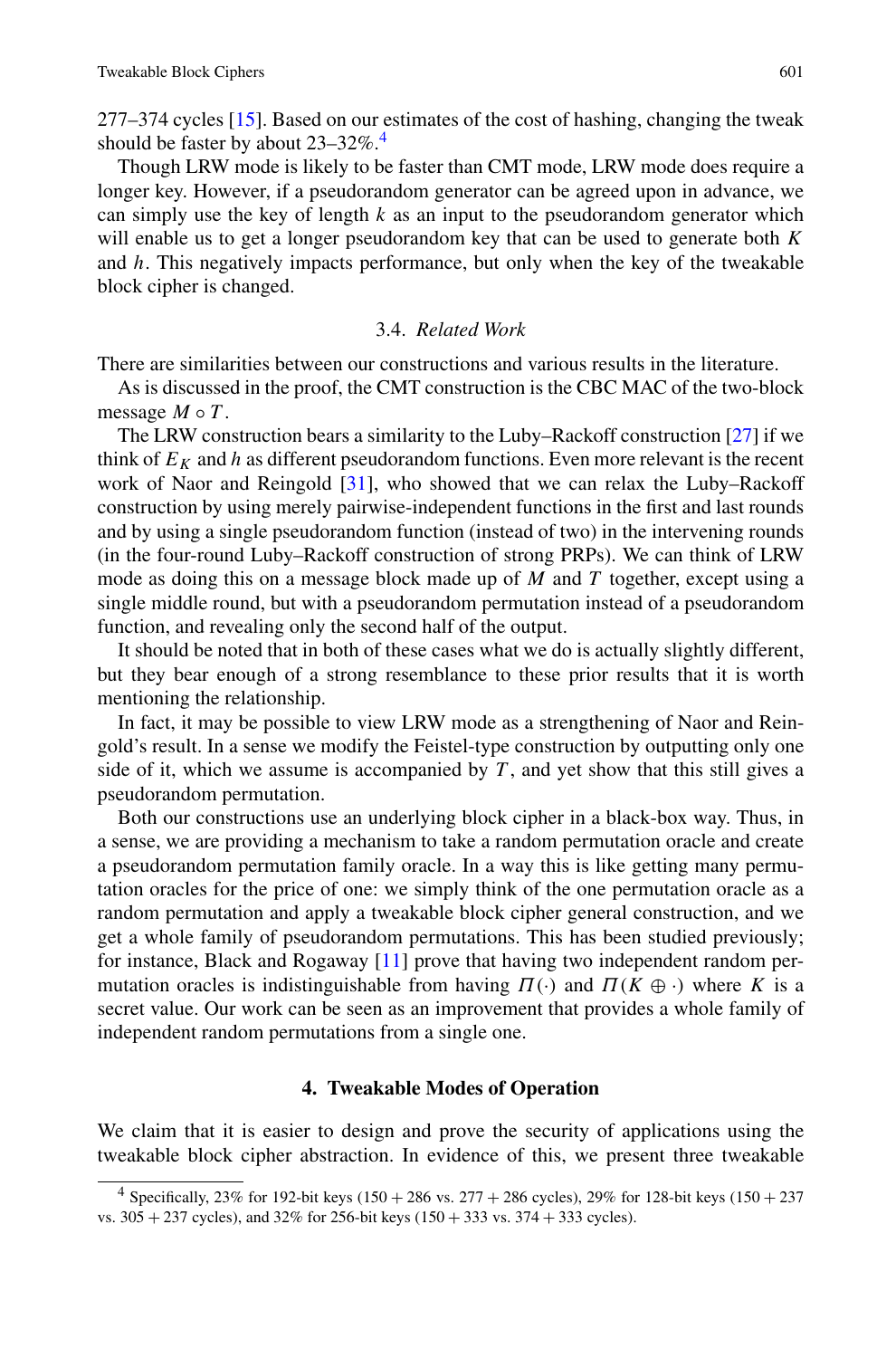modes of operation, with proofs of security for each. In all three cases, we do not suggest that the tweakable mode is superior to existing modes of operation. We stress that these modes should be taken primarily as a demonstration of the conceptual advantages gained by working with tweakable block ciphers.

However, our third tweakable mode is of independent interest as it is a generalization of OCB mode [[33\]](#page-25-0) and because of its very tight reduction, relative to the tweakable block cipher it uses.

#### 4.1. *Tweak Chaining (TC)*

Tweak block chaining (TC) is a symmetric encryption mode modeled after cipher block chaining (CBC). An initial tweak  $T_0$  plays the role of the initialization vector (IV) for CBC. Each successive message block  $M_i$  is encrypted under the encryption key  $K$  and a tweak  $T_{i-1}$ , where  $T_i = C_i$  for  $i > 0$ . The final ciphertext is  $(T_0, C_1 \circ \cdots \circ C_l)$ . See Fig. [2](#page-14-0).

To decrypt, we compute  $M_1 = D_K(T_0, C_1)$  and  $M_i = D_K(C_{i-1}, C_i)$  for  $i > 1$ .<br>To handle messages whose length is greater than *n* but not a multiple of *n*, a variable

To handle messages whose length is greater than *n* but not a multiple of *n*, a variant of ciphertext-stealing [[34\]](#page-25-3) can be used; see Fig. [3](#page-14-1). One can also adapt the TC construction to make a TC-MAC in the same manner that one can use the CBC construction to make a CBC-MAC, though these constructions still need a security analysis.

<span id="page-14-0"></span>Chosen-plaintext security for a symmetric encryption scheme is defined in terms of the maximum advantage an adversary can achieve in distinguishing one of two mes-



**Fig. 2.** Tweak chaining: a symmetric encryption mode for a tweakable block cipher. Each ciphertext becomes the tweak for the next encryption. Note that to decipher a block, one needs only the key,  $C_i$ , and  $C_{i-1}$ , so decryption can be done in parallel.



<span id="page-14-1"></span>**Fig. 3.** (**a**) Ciphertext stealing for tweak chaining handles messages whose length is at least *n* bits long but not a multiple of *n*. Let *r* denote the length of the last (short) block *Mm* of the message. Then  $|C_m| = |M_m| = r$  and  $|C'| = n - r$ . Here *X* denotes the rightmost *n* − *r* bits of  $C_{m-2}$  (or of  $T_0$  if  $m = 2$ ). (**b**) A similar technique is used to handle similar messages in tweak incrementation encryption mode.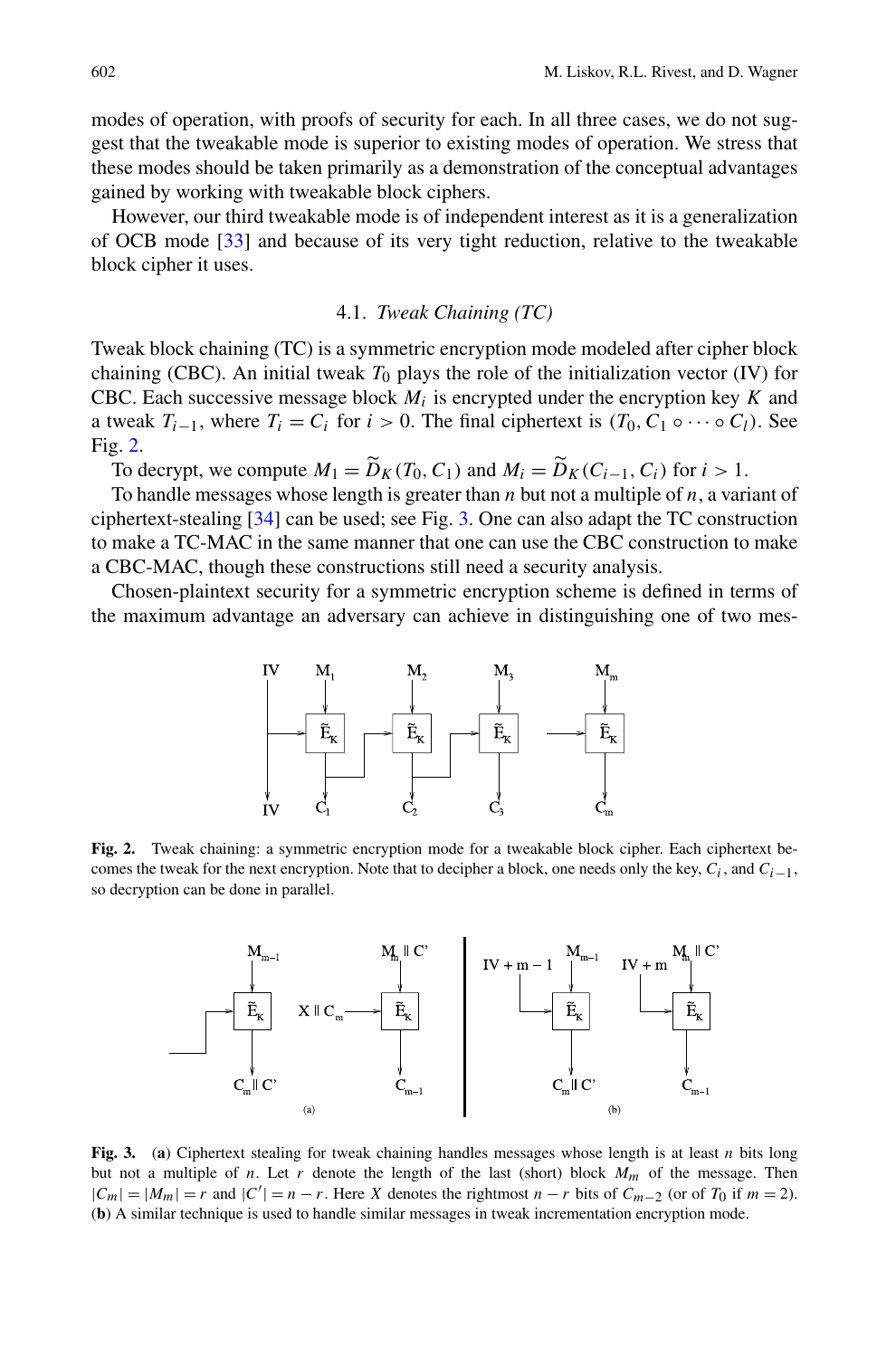sages, under a chosen plaintext attack. Formally, define

$$
ADV_{\mathsf{IND}\text{-}\mathsf{CPA}}(\mathcal{E}, A) = \Pr[K \leftarrow \{0, 1\}^k; (m_0, m_1) \leftarrow A^{E_K}; b \leftarrow \{0, 1\};
$$
\n
$$
b' \leftarrow A^{\mathcal{E}_K}(\mathcal{E}_K(m_b)) : b' = b \text{ and } |m_0| = |m_1| \big] - \frac{1}{2}
$$

<span id="page-15-0"></span>and define

$$
ADV_{\mathsf{IND}\text{-}\mathsf{CPA}}(\mathcal{E}, q, s) = \max_{A \in \mathcal{A}_{q, s}} \mathsf{ADV}_{\mathsf{IND}\text{-}\mathsf{CPA}}(\mathcal{E}, A),
$$

where  $A_{q,s}$  is the set of all algorithms A that make queries with at most q blocks of input and run in at most *s* time.

**Theorem 4.** *If* E *is the symmetric encryption system made from E* - *in TC mode*, *then*

$$
\mathsf{ADV}_{\mathsf{IND}\text{-}\mathsf{CPA}}(\mathcal{E}, q, s) \le \mathsf{ADV}_{\mathsf{TPRP}}(\widetilde{E}, q, s) + \frac{q^2 - q}{2^{n+1}}.
$$

**Proof.** Conceptually, the proof is very simple. If  $\mathcal{E}$  were implemented with a random permutation family instead of *E* , then the adversary would be unable to get any advantage unless some tweak is used more than once, which happens with probability  $\frac{q^2-q}{2^{n+1}}$ . Thus, the maximum advantage is bounded by this probability plus the maximum advantage in distinguishing *E* from *Π*.<br>Let  $S'$  be the symmetric encryption is

Let  $\mathcal{E}'$  be the symmetric encryption system made from  $\tilde{\Pi}$  in TC mode. Then

$$
\begin{aligned} \text{ADV}_{\text{IND-CPA}}(\mathcal{E}, q, s) &= \text{ADV}_{\text{IND-CPA}}(\mathcal{E}', q, s) + \text{ADV}_{\text{IND-CPA}}(\mathcal{E}, q, s) \\ &- \text{ADV}_{\text{IND-CPA}}(\mathcal{E}', q, s) \\ &\leq \text{ADV}_{\text{IND-CPA}}(\mathcal{E}', q, s) + |\text{ADV}_{\text{IND-CPA}}(\mathcal{E}, q, s) \\ &- \text{ADV}_{\text{IND-CPA}}(\mathcal{E}', q, s)| \\ &\leq \text{ADV}_{\text{IND-CPA}}(\mathcal{E}', q, s) + \text{ADV}_{\text{TPRP}}(\widetilde{E}, q, s). \end{aligned}
$$

This last step is due to the natural "simulating" reduction. Namely, if *A* is an adversary attacking the IND-CPA property of its target, we can construct an  $A'$  that attempts to distinguish  $\widetilde{E}$  from  $\widetilde{H}$ . *A'* runs *A* in its attack and answers queries by using its own<br>orgale run in TC mode: *A'* outputs whatever *A* outputs *A'* makes the same number of oracle run in TC mode; *A'* outputs whatever *A* outputs. *A'* makes the same number of queries and runs in the same time as *A*.

Thus, it remains only to determine  $ADV_{IND\ CPA}(\mathcal{E}', q, s)$ . Let *A* be an adversary that attacks  $\mathcal{E}'$  and makes queries with  $q$  total blocks. Define Bad to be the event that  $\mathcal{E}'$  ever invokes  $\widetilde{H}$  with some tweak more than once. We have Pr[Bad]  $\leq \frac{q^2-q}{2^{n+1}}$ . Furthermore, note that *A* gets no advantage at all if Bad holds: since every tweak used is distinct, the ciphertext given to *A* is random and independent of *b*. Therefore, ADV<sub>IND-CPA</sub>( $\mathcal{E}', q, s$ )  $\leq$  $\frac{q^2-q}{2^{n+1}}$ , which proves the theorem.  $\Box$ 

If making a tweakable block cipher requires even one extra XOR, the performance of CBC mode is the same or better than the performance of TC mode. Again, we stress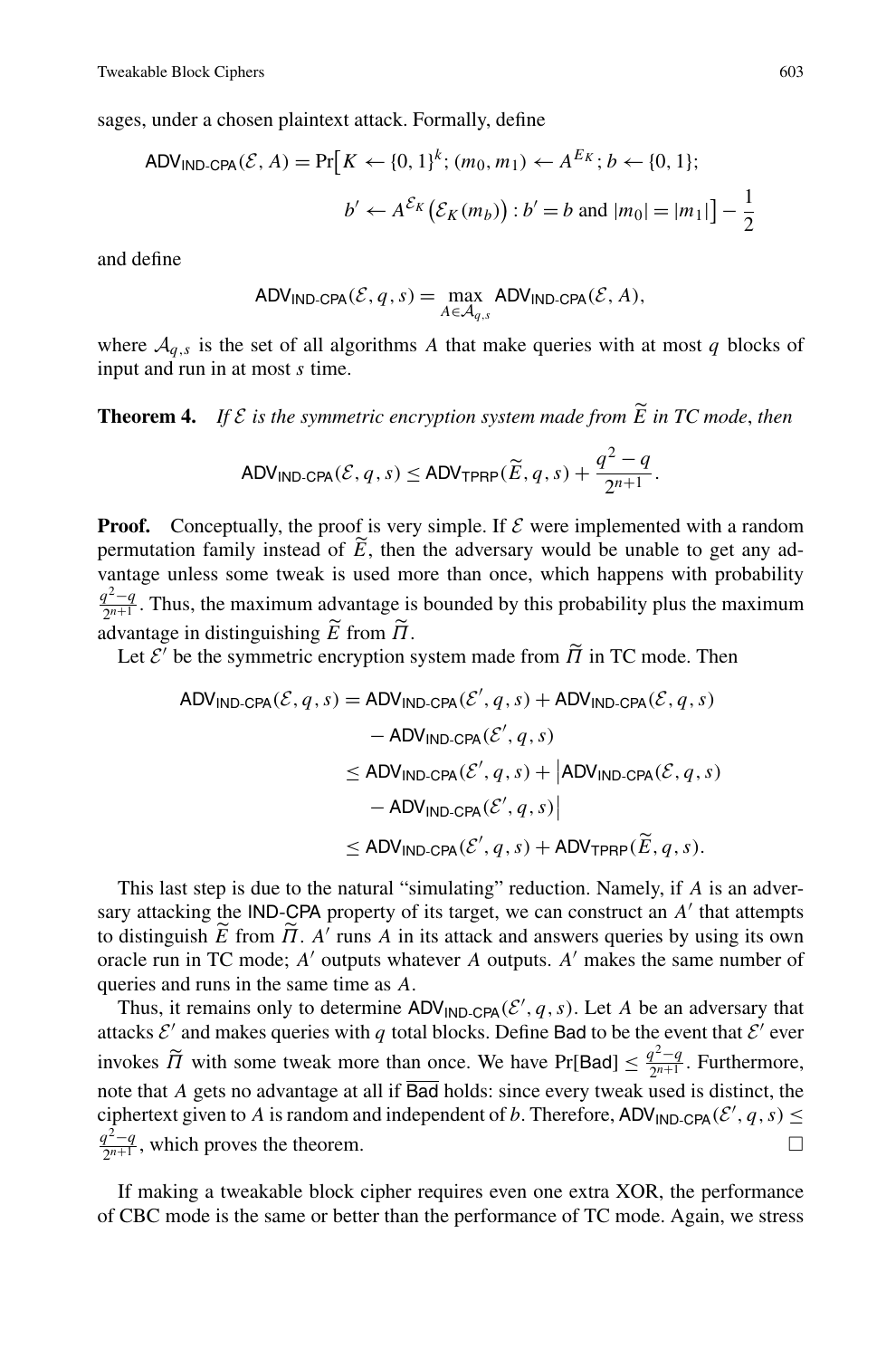that TC mode is given to illustrate the conceptual simplicity of proofs for tweakable modes of operation.

# 4.2. *Tweak Incrementation Encryption (TIE)*

Another symmetric encryption scheme is "tweak incrementation encryption" mode (or TIE for short) which is meant to be similar to CTR mode for block ciphers [\[1](#page-23-9),[35,](#page-25-1)[37](#page-25-4)]. In TIE mode, the message is divided into message blocks  $M_0, \ldots, M_m$ . An initial tweak *IV* is generated, and each ciphertext block is generated as follows:  $C_i = E(IV + i, M_i)$ , where  $IV + i$  refers to simply adding *i* to  $IV$  modulo  $2^i$ . See Fig. 4. This mode was where  $IV + i$  refers to simply adding *i* to *IV* modulo  $2^t$ . See Fig. [4.](#page-16-0) This mode was suggested by Schroeppel in his presentation of the Hasty Pudding Cipher.

<span id="page-16-2"></span>The proof that TIE mode is secure is extremely similar to the proof that TBC mode is secure, but even more simple.

In "state-preserving" TIE mode, *IV* is chosen to be 0 for the first message, and subsequent *IV* values are chosen to be the next value that has not yet been used as the tweak. This requires the user to maintain a state that keeps track of which *IV* to use next.

**Theorem 5.** If  $\mathcal{E}$  is the symmetric encryption system made from  $E$  in (state-preserving)<br>*TIF* mode than if  $a \leq 2^t$ *TIE* mode, then if  $q < 2^t$ ,

$$
ADV_{\mathsf{IND}\text{-}\mathsf{CPA}}(\mathcal{E}, q, s) \le \mathsf{ADV}_{\mathsf{TPRP}}(\mathcal{E}, q, s).
$$

**Proof.** If  $\mathcal{E}'$  is the symmetric encryption system made from  $\tilde{H}$  in TIE mode, then  $ADV_{IND-CPA}(\mathcal{E}, q, s) \le ADV_{IND-CPA}(\mathcal{E}', q, s) + ADV_{TPRP}(\widetilde{E}, q, s)$ , as we established in our proof of Theorem [4](#page-15-0).<sup>[5](#page-16-1)</sup> Furthermore,  $ADV_{IND-CPA}(\mathcal{E}', q, s) = 0$ , because in the statepreserving version of TIE mode, no tweak is ever repeated if fewer than 2*<sup>t</sup>* total queries are made. Therefore, every block of output is an independent random string of length *n*, and the encryption of  $m_b$  is random and independent of *b*.

<span id="page-16-0"></span>In "non-state-preserving" TIE mode, *IV* is chosen randomly for each message.



<span id="page-16-1"></span>**Fig. 4.** Tweak incrementation encryption: a mode of operation for tweakable block ciphers to produce secure symmetric encryption. The initial tweak *IV* is chosen randomly (or sequentially) and incremented by 1 for each successive block.

<sup>5</sup> We again use the natural simulating reduction; this time, *A* uses its oracle in state-preserving TIE mode. Again, *A* runs in *s* time and makes *q* queries.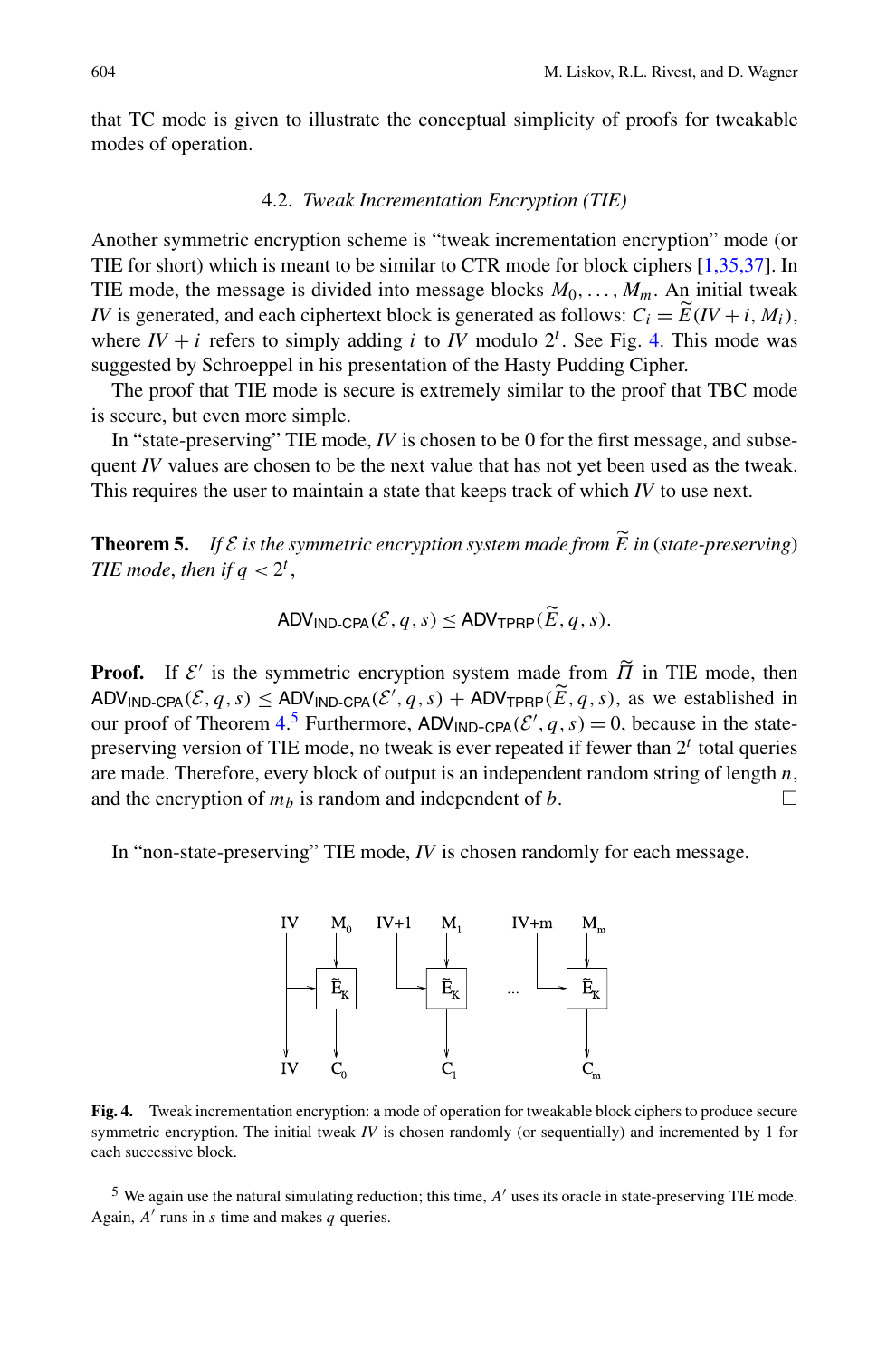**Theorem 6.** *If* E *is the symmetric encryption system made from E in* (*non-statepreserving*) *TIE* mode, then if  $q < 2^t$ ,

$$
\mathsf{ADV}_{\mathsf{IND}\text{-}\mathsf{CPA}}(\mathcal{E}, q, s) \le \mathsf{ADV}_{\mathsf{TPRP}}(\widetilde{E}, q, s) + \frac{q^2 - q}{2^{n+1}}.
$$

**Proof.** The proof of Theorem [5](#page-16-2) shows that ADV<sub>IND-CPA</sub> $(\mathcal{E}, q, s) \le$  ADV<sub>TPRP</sub>  $(E, q, s)$  +  $\text{Pr}[\text{Rad}]$ , where Bad is the event that the queries A makes cause  $\mathcal{E}$  to use a tweak more Pr[Bad], where Bad is the event that the queries A makes cause  $\mathcal E$  to use a tweak more than once. (For the state-preserving version of TIE mode,  $Pr[Bad] = 0$ .)

Here, Pr[Bad]  $\leq \frac{q^2-q}{2^{n+1}}$ . Pr[Bad] is maximized when *A* queries  $\mathcal E$  on one-block messages. In that case, the *i*th block has at most an  $i - 1/2^n$  chance of having a repeated tweak. If message blocks are longer, this probability is decreased for subsequent blocks, to  $i'/2^n$ , where  $i'$  is the number of full messages (rather than message blocks) queried to  $\mathcal E$  before the current query.

Therefore, ADV<sub>IND-CPA</sub>
$$
(\mathcal{E}, q, s) \le ADV_{TPRP}(\widetilde{E}, q, s) + \frac{q^2-q}{2^{n+1}}
$$
.

The advantages of TIE mode are similar to the advantages of CTR mode: for instance, blocks can be deciphered in parallel and online. Also, some work has been done by Rogaway in optimizing tweakable block ciphers when the tweak is changed in predictable ways [[32\]](#page-24-12); such techniques may be applicable here. However, CTR mode allows the sender to precompute the keystream needed for encryption; TIE cannot support that optimization.

Again, TIE mode is less efficient than CTR mode and is given as an example of a conceptually simple proof for a tweakable mode of operation.

## 4.3. *Tweakable Authenticated Encryption (TAE)*

In this section we suggest an authenticated mode of encryption (TAE) based on the use of a tweakable block cipher. This mode can be viewed as a paraphrase or restatement of the architecture of the OCB (offset codebook) mode proposed by Rogaway et al. [[33\]](#page-25-0), modified to utilize tweakable block ciphers rather than DESX-like modules. The result is shown in Fig. [5.](#page-17-0)

The OCB paper goes to considerable effort to analyze the probability that various encryption blocks all have distinct inputs. We feel that a tweakable mode such as TAE

<span id="page-17-0"></span>

**Fig. 5.** TAE mode: Authenticated encryption based on a tweakable block cipher.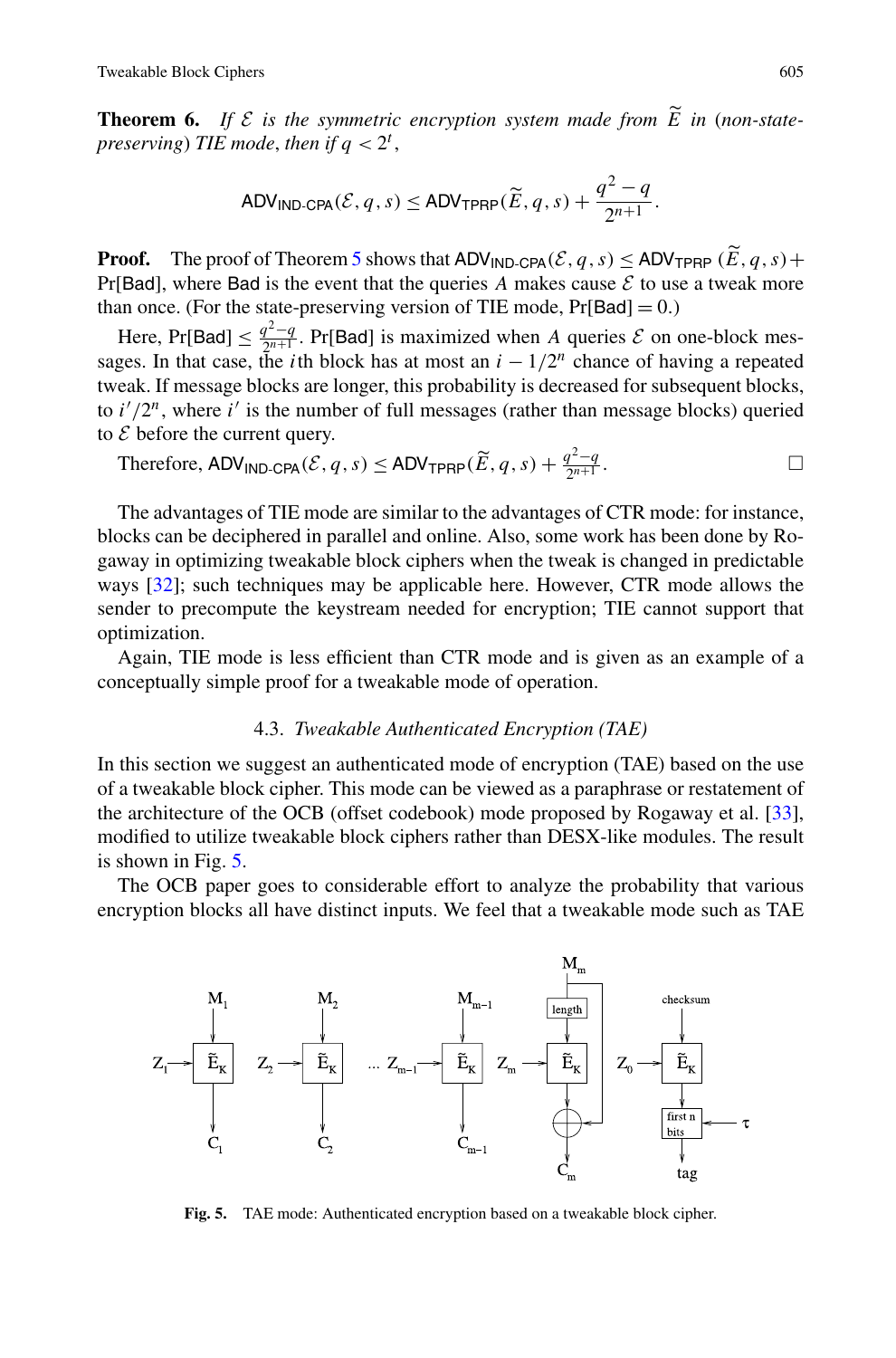should be much simpler to analyze, since the use of tweaks obviates this concern. We will give a fairly easy proof that a tweakable block cipher used in TAE mode gives all the security properties claimed for OCB mode.

Following Rogaway et al., an authenticated encryption system involves two algorithms,  $AE$  and  $AD$ .  $AE$  (authenticated encryption) takes as input a key  $K$  of length *k*, a message *M* of length  $\geq n$ , a nonce *N*, and a parameter  $1 \leq \tau \leq n$ , and outputs a ciphertext of length |*M*| and a tag of length *τ* . AD (verification and decryption) takes as input a key *K* of length *k*, a ciphertext *C*, a nonce *N*, and a tag *tag*, and outputs either a message *M* of length  $|C|$ , or  $\perp$ , the latter signifying that the authentication check failed. As before, we refer to  $A\mathcal{E}_K$  and  $A\mathcal{D}_K$  for the sake of simplicity, when the key is fixed.

Adversaries are assumed to be "nonce-respecting," meaning that while the adversary has the ability to choose the nonce, the adversary does not make more than one query with the same nonce. Informally, the security requirements are [[33\]](#page-25-0):

- *Pseudorandomness.* To any adversary, the output of OCB mode is pseudorandom. In other words, no adversary can distinguish between an OCB mode oracle and a random oracle that outputs messages of the correct length.
- *Unforgeability.* Any adversary, with the ability to obtain authenticated encryptions of chosen values from an oracle, can forge a new valid encryption with probability at worst negligibly greater than 2−*<sup>τ</sup>* .

Formally, we define

$$
ADV_{\mathsf{PRF}}(\mathcal{AE}, A) = \left| \Pr[K \leftarrow \{0, 1\}^k; b \leftarrow A^{\mathcal{AE}_K} : b = 1 \right] - \Pr[b \leftarrow A^R : b = 1 \right] \right|
$$

and

$$
\mathsf{ADV}_{\mathsf{PRF}}(\mathcal{AE}, q, q', s) = \max_{A \in \mathcal{A}_{q,q',s}} \mathsf{ADV}_{\mathsf{PRF}}(E, A),
$$

where *R* is a function that on input  $(M, N, \tau)$  outputs a random string of length  $|M| + \tau$ , and where  $A_{q,q',s}$  is the set of all nonce-respecting algorithms that run in *s* time and make at most  $q$  queries with a total of at most  $q'$  blocks. We also define

$$
ADV_{\text{FRG}}(\mathcal{AE}, A, \tau) = \Pr[K \leftarrow \{0, 1\}^k; (C, N, tag) \leftarrow A^{\mathcal{AE}_K} :
$$

$$
\mathcal{AD}_K(C, N, tag) \neq \bot \land |tag| \geq \tau \land (C, N) \notin \text{Out} \{-2^{-\tau} \}
$$

and

$$
ADV_{\mathsf{FRG}}(\mathcal{AE}, q, q', s) = \max_{A \in \mathcal{A}_{q,q',s}, 1 \leq \tau \leq n} \mathsf{ADV}_{\mathsf{FRG}}(\mathcal{AE}, A, \tau),
$$

where Out is the list of pairs  $(C, N)$  for which some  $(C, N, tag)$  was an output of the  $E_K$  oracle.

*TAE Mode* Now we describe the methods of TAE mode.

**Algorithm**  $\mathcal{AE}(K, M, N, \tau)$ : **for**  $i = 1$  **to**  $m - 1$  **do**  $Z_i = N \circ i \circ 0$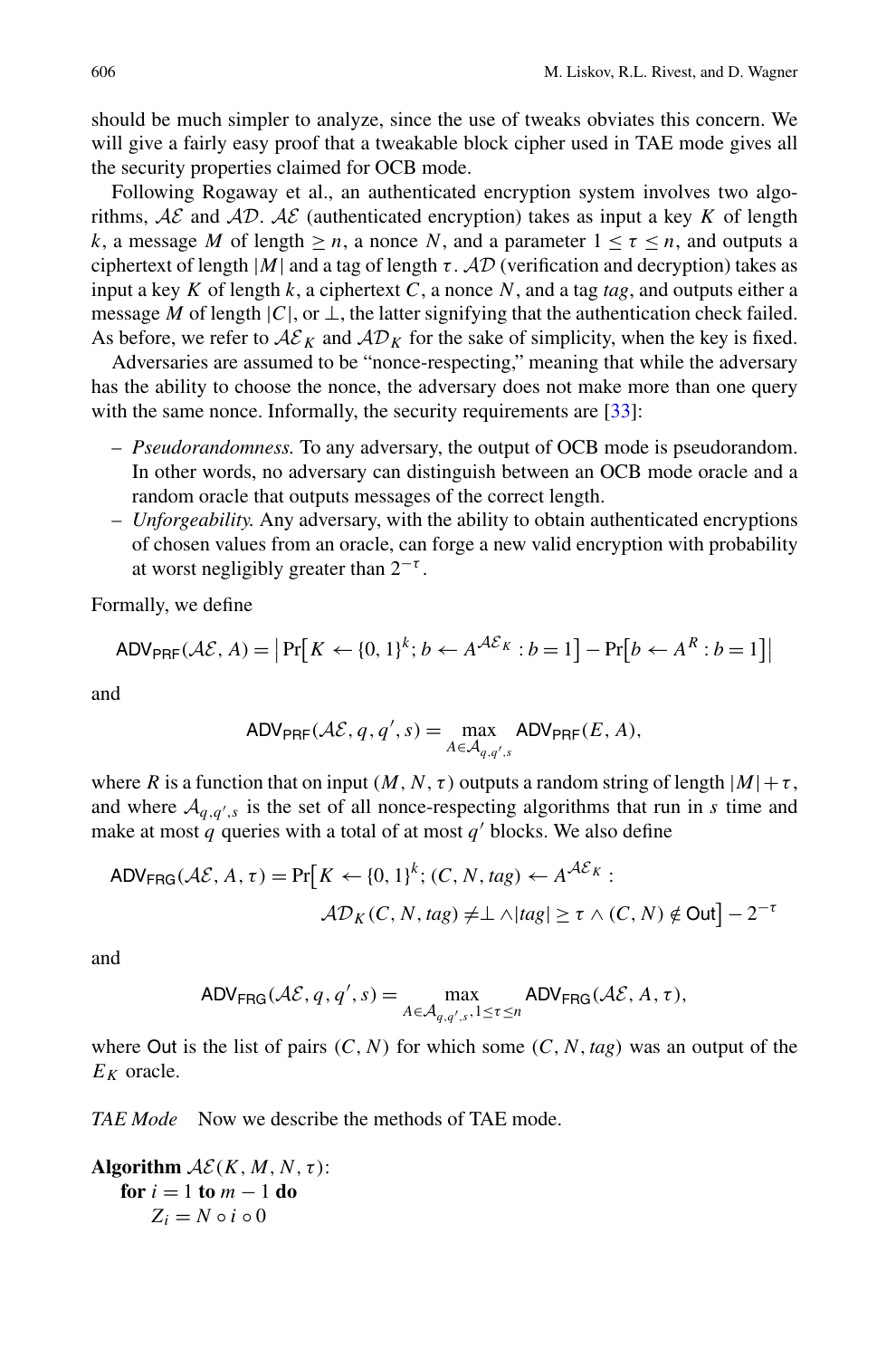$$
C_i = E_K(Z_i, M_i)
$$
  
\n
$$
Z_m = N \circ m \circ 0
$$
  
\nif  $|M_m| = n$  then  
\n
$$
C_m = \widetilde{E}_K(Z_m, M_m)
$$
  
\nelse  
\n
$$
C = \widetilde{E}_K(Z_m, |M_m|)
$$
  
\n
$$
C_m = (C|_{|M_m|}) \oplus M_m
$$
  
\n
$$
Z_0 = N \circ |M| \circ 1
$$
  
\n
$$
C_0 = \widetilde{E}_K(Z_0, M_1 \oplus \cdots \oplus M_m)
$$
  
\n
$$
tag = C_0|_{\tau}
$$
  
\nreturn  $(C_1 \circ \cdots \circ C_m, tag)$ 

**Algorithm**  $AD(K, C, N, tag)$ : **for**  $i = 1$  **to**  $m - 1$  **do**  $Z_i = N \circ i \circ 0$  $M_i = E_K(Z_i, C_i)$  $Z_m = N \circ m \circ 0$ **if**  $|C_m| = n$  **then**  $M_m = E_K(Z_m, C_m)$ **else**  $C = E_K(Z_m, |C_m|)$  $M_m = (C|_{|C_m|}) \oplus C_m$  $Z_0 = N \circ |C| \circ 1$  $C_0 = E_K(Z_0, M_1 \oplus \cdots \oplus M_m)$  $\mathbf{F} = C_0 \mathbf{F} + C_1 \mathbf{F}$ <br>**if**  $tag = C_0|_{tag}$  then **return**  $M_1 \circ \cdots \circ M_m$ **else return** ⊥

See Fig. [5](#page-17-0) for further illustration. *τ* must be in the range  $1 \le \tau \le n$ . Here, *M* is assumed to be broken into *m* blocks  $M_1, \ldots, M_m$ , of which the first  $m - 1$  are all of size *n*, and the last is of size at most *n* but at least 1. *C* is likewise broken into blocks  $C_1, \ldots, C_m$ . We use the notation  $A|_k$  to denote the *k* least significant bits of *A*. When computing  $M_1 \oplus \cdots \oplus M_m$ , we presume that  $M_m$ , if less than *n* bits, will be padded with 0s.

We now prove that TAE mode satisfies these properties.

**Theorem 7.** If AE is E used in TAE mode and if E is a secure tweakable block cipher,<br>than AS is neaudarandom, and -*then* AE *is pseudorandom*, *and*

$$
\mathsf{ADV}_{\mathsf{PRF}}(\mathcal{AE}, q, q', s) \le \mathsf{ADV}_{\mathsf{TPRP}}(\widetilde{E}, q + q', s + q').
$$

**Proof.** Let  $AE'$  refer to the authenticated encryption scheme we obtain by using  $\widetilde{H}$  in TAE mode.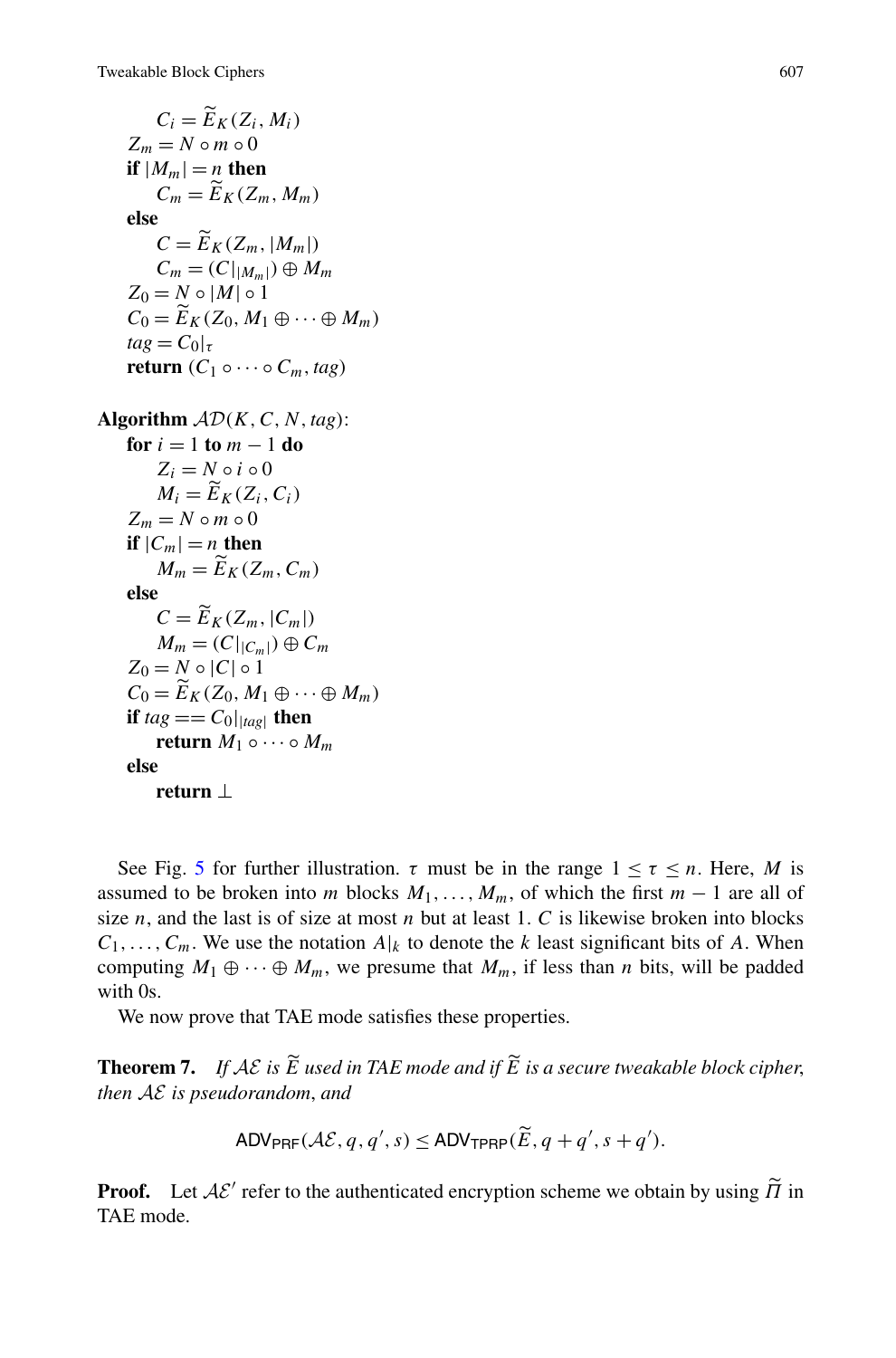To prove that TAE mode is pseudorandom, we note that no tweak is ever repeated when the adversary is nonce-respecting. Therefore,  $ADV_{PRF}(A\mathcal{E}', q, q', s) = 0$ : the output of each tweakable block cipher is independent and random, so the entirety of  $AE'$ is random, just as it would be for *R*. Therefore,

$$
\mathsf{ADV}_{\mathsf{PRF}}(\mathcal{AE}, q, q', s) = \mathsf{ADV}_{\mathsf{PRF}}(\mathcal{AE}, q, q', s) - \mathsf{ADV}_{\mathsf{PRF}}(\mathcal{AE}', q, q', s).
$$

If *A* is an adversary attacking the pseudorandomness of  $AE$  or  $AE'$ , we can construct an adversary *A'* that attacks the underlying tweakable block cipher as follows. *A'* runs *A* in its attack on TAE mode, but *A* responds to the oracle queries *A* makes by using its own oracle in TAE mode.  $A'$  outputs whatever  $A$  outputs. When  $A$  makes  $q'$  total queries of *q* total blocks, *A'* makes  $q + q'$  queries to its oracle: one for each block and an additional one per query for the tag.  $A'$  runs in time  $s + q'$ , as  $A'$  need only assemble and make the tweakable block cipher queries. Thus we have  $|ADV_{PRF}(E,q,q',s) |\textsf{ADV}_{\textsf{PRF}}(E', q, q', s)| \leq \textsf{ADV}_{\textsf{TPRP}}(\widetilde{E}, q + q', s + q').$  Thus,

<span id="page-20-1"></span>
$$
\begin{aligned} \mathsf{ADV}_{\mathsf{PRF}}(E, q, q', s) &= \mathsf{ADV}_{\mathsf{PRF}}(E, q, q', s) - \mathsf{ADV}_{\mathsf{PRF}}(E', q, q', s) \\ &\leq \left| \mathsf{ADV}_{\mathsf{PRF}}(E, q, q', s) - \mathsf{ADV}_{\mathsf{PRF}}(E', q, q', s) \right| \\ &\leq \mathsf{ADV}_{\mathsf{PRP}}(\widetilde{E}, q + q', s + q'), \end{aligned}
$$

which completes the proof.

**Theorem 8.** If  $AE$  is  $E$  used in TAE mode and if  $E$  is a strong tweakable block cipher, then AS is unforgaable  $^6$  Formally [-](#page-20-0)*then* AE *is unforgeable*. <sup>6</sup> *Formally*,

$$
\mathsf{ADV}_{\mathsf{FRG}}(\mathcal{AE}, q, q', s) \le \mathsf{ADV}_{\mathsf{STPRP}}(\widetilde{E}, s + q + q' + 1, 2s + q' + 1) + \frac{3}{2^{n+1} - 2}.
$$

**Proof.** As before,  $AE'$  is defined to be  $\widetilde{H}$  run in TAE mode.

**Lemma 4.** 
$$
\textsf{ADV}_{\textsf{FRG}}(\mathcal{AE}', q, q', s) \leq \frac{3}{2^{n+1}-2}
$$
.

**Proof.** We define two types of forgeries. A *type-1 forgery* is a forgery for which either (1) *A* outputs  $(C, N, tag)$  where *N* is a nonce that *A* never used in a query, or (2) *A* outputs  $(C, N, tag)$  where *N* is a nonce used in a prior query  $(M', N, \tau)$  made by *A* where  $|M'| \neq |C|$ . A *type-2 forgery* is a forgery for which *A* outputs  $(C, N, tag)$  where *N* is a nonce used in a prior query  $(M', N, \tau)$  for which  $|M'| = |C|$  but for which the result of the prior query did not produce *C* as the ciphertext. Successful forgeries will always be of one of these two types.

<span id="page-20-0"></span>For type-1 forgeries, the value  $Z_0$  used to validate the adversary's forgery will be a tweak value never used before. Therefore, the correct tag will be a random string of length  $\tau$ , so the probability that the forgery is successful is  $2^{-\tau}$ .

For type-2 forgeries, there are two subcases. If *(C,N,tag)* is the adversary's output, let  $M$  be the message  $C$  encrypts (that is, what  $AD$  would output if the tag were correct),

$$
\sqcup
$$

<sup>&</sup>lt;sup>6</sup> Note that in [[26\]](#page-24-8) we incorrectly claimed that TAE mode is secure without requiring that  $\tilde{E}$  be strong. Thanks to Wang Peng for pointing out this error.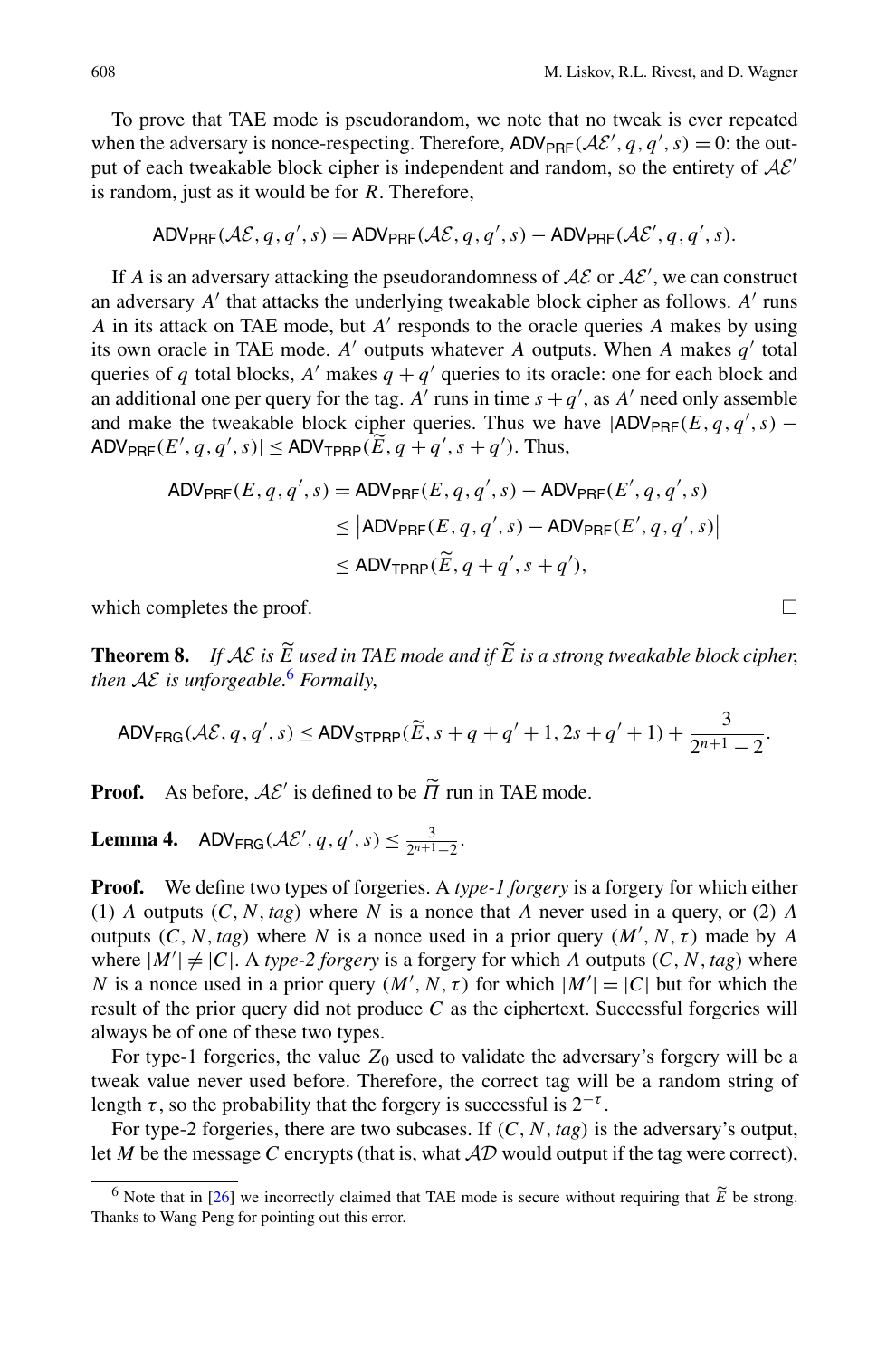let  $M'$  be the message used in the prior query involving N, and let  $(C', tag')$  be the output of that query. We define an event Bad, which occurs when the adversary gives a type-2 output in which  $M'_1 \oplus \cdots \oplus M'_m = M_1 \oplus \cdots \oplus M_m$ . If Bad does not occur in a type-2 forgery, *tag* will be correct with probability at most  $\frac{2^{n-\tau}}{2^n-1}$ . In such a case, the checksum is distinct, and therefore  $C_0$  is equally likely to be any value other than the value used to generate  $tag'$ . At most  $2^{n-\tau}$  values can lead to *tag*. Note that

$$
\frac{2^{n-\tau}}{2^n - 1} - 2^{-\tau} = 2^{-\tau} \left( \frac{2^n}{2^n - 1} - 1 \right)
$$

$$
= 2^{-\tau} \frac{1}{2^n - 1}
$$

$$
\leq \frac{1}{2^{n+1} - 2}.
$$

If Bad occurs, *tag* will be correct if  $tag = tag'$ . However, the probability that Bad occurs in a type-2 forgery is very small. Since  $C \neq C'$ , let  $C_i$  be the last ciphertext block for which there is a difference. If  $i < m$ , the probability that the checksums collide is at most  $\frac{1}{2^n-1}$ : we can think of all the blocks  $M_j$  for  $i \neq j$  being calculated first, and then there are  $2^n - 1$  equally likely results for  $M_i$ , each of which leads to a different checksum. If  $i = m$ , let  $C_{i'}$  be the second-last such block, and the same argument applies. If  $C_m$  is the only block that differs, the checksums cannot collide. Thus, the probability that Bad occurs for a type-2 forgery is at most  $\frac{1}{2^n-1}$ .

Let Ev denote the event that the adversary creates a successful forgery. Let  $Ev_1$  denote the event that the adversary has a type-1 output, and let  $Ev<sub>2</sub>$  denote the event that the adversary has a type-2 output. Then for any *A*,

$$
ADV_{FRG}(\mathcal{AE}', A, \tau) = Pr[Ev] - 2^{-\tau}
$$
  
= Pr[Ev|Ev<sub>1</sub>] Pr[Ev<sub>1</sub>] + Pr[Ev|Ev<sub>2</sub>] Pr[Ev<sub>2</sub>] - 2<sup>-\tau</sup>  

$$
\leq Pr[Ev|Ev_{1}] Pr[Ev_{1}] + Pr[Ev|Ev_{2}] Pr[Ev_{2}]
$$

$$
- 2^{-\tau} (Pr[Ev_{1}] + Pr[Ev_{2}])
$$

$$
= (Pr[Ev|Ev_{2}] - 2^{-\tau}) Pr[Ev_{2}]
$$

$$
\leq Pr[Ev|Ev_{2}] - 2^{-\tau}
$$

$$
= Pr[Ev|Ev_{2}, \overline{Bad}] Pr[\overline{Bad}] + Pr[Ev|Ev_{2}, \overline{Bad}] Pr[\overline{Bad}] - 2^{-\tau}
$$

$$
\leq Pr[Ev|Ev_{2}, \overline{Bad}] - 2^{-\tau} + Pr[\overline{Bad}]
$$

$$
\leq \frac{1}{2^{n+1} - 2} + \frac{1}{2^{n} - 1}
$$

$$
= \frac{3}{2^{n+1} - 2},
$$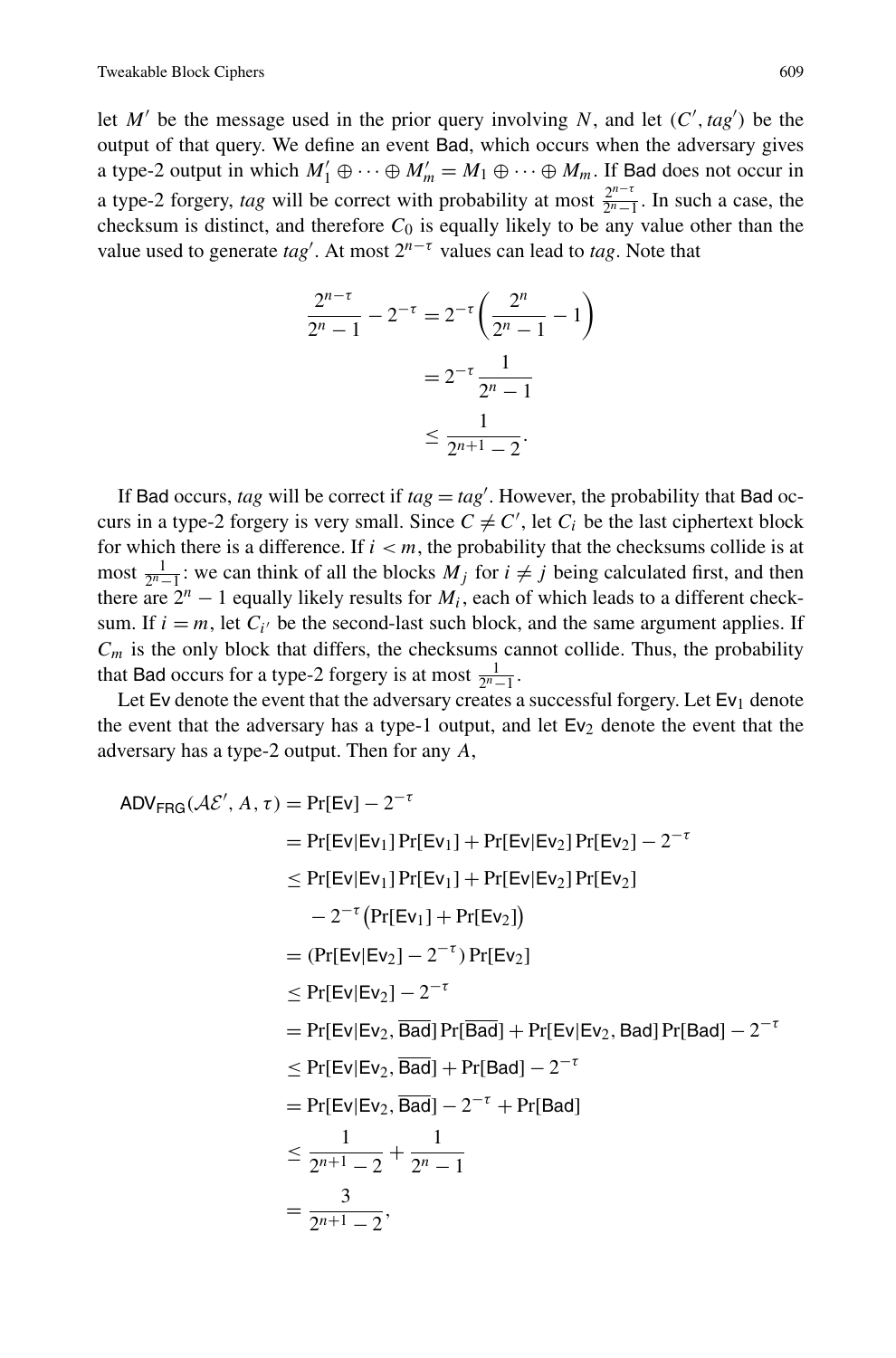and therefore  $ADV_{FRG}(\mathcal{AE}', q, q', s) \leq \frac{3}{2^{n+1}-2}$ . This completes the proof of the lemma.  $\Box$ 

If  $A$  is a forging adversary, we can construct an adversary  $A'$  that attacks the underlying tweakable block cipher as follows. *A'* uses its (encryption) oracle in TAE mode to answer queries for *A*. When *A* returns an output, *A'* uses its oracles to run the TAE decryption procedure on *A*'s output. If the result is ⊥, *A* outputs 1, otherwise *A* outputs 0.

The number of queries made by *A'* is  $q + q' + r + 1$  where *r* is the number of blocks in the output of *A*. The time *A'* takes to run is at most  $s + q' + r + 1$ . Since  $r \leq s$ , we observe that *A'* runs in time at most  $2s + q' + 1$  and makes at most  $s + q +$  $q' + 1$  queries. Note that  $ADVSTPRP(\widetilde{E}, A') = |ADVFRG(\mathcal{AE}, A) - ADVFRG(\mathcal{AE}', A)|$ ,<br>and thus  $ADVSTPRP(\widetilde{E}, s + g' + 1, 2s + g' + 1) \le |ADVSTP| \le (AS, g, g' + g')$ and thus  $ADV_{STPRP}(\widetilde{E}, s + q + q' + 1, 2s + q' + 1) \le |ADV_{FRG}(\mathcal{AE}, q, q', s) -$ <br> $ADV_{TLS}(\mathcal{AE}', q, q', s)|$  $\mathsf{ADV}_{\mathsf{FRG}}(\mathcal{AE}', q, q', s)|.$ 

Therefore,

$$
ADV_{\mathsf{FRG}}(\mathcal{AE}, q, q', s) = \mathsf{ADV}_{\mathsf{FRG}}(\mathcal{AE}', q, q', s)
$$
  
+ 
$$
(\mathsf{ADV}_{\mathsf{FRG}}(\mathcal{AE}', q, q', s) - \mathsf{ADV}_{\mathsf{FRG}}(\mathcal{AE}', q, q', s)
$$
  

$$
\leq \mathsf{ADV}_{\mathsf{FRG}}(\mathcal{AE}', q, q', s)
$$
  
+ 
$$
|\mathsf{ADV}_{\mathsf{FRG}}(\mathcal{AE}', q, q', s) - \mathsf{ADV}_{\mathsf{FRG}}(\mathcal{AE}', q, q', s)|
$$
  

$$
\leq \mathsf{ADV}_{\mathsf{FRG}}(\mathcal{AE}', q, q', s)
$$
  
+ 
$$
\mathsf{ADV}_{\mathsf{STPRP}}(\widetilde{E}, s + q + q' + 1, 2s + q' + 1) + \frac{3}{2^{n+1} - 2},
$$

which completes the proof of Theorem [8.](#page-20-1)

**Remarks.** It is interesting to note that the construction *loses nothing* in terms of its pseudorandomness advantage compared to the advantage of the tweakable block cipher. Furthermore, in terms of its forging advantage, TAE mode loses a negligible amount of advantage, regardless of the adversary's power! This is somewhat remarkable and helps to emphasize our main point that tweakable block ciphers may be the most natural and useful construct for designing higher-level modes of operation. What is more, we note that if we use LRW mode to instantiate *E* , TAE mode is very similar to OCB mode. One -critical difference is that OCB mode (essentially) derives its choice of *h* from the key *K*, whereas our construction would require *h* to be additional key information (though, as we commented, we could derive *h* from *K* as part of that construction in order to reduce the key size). Also, OCB mode uses a Gray code to fine-tune efficiency, which we do not. However, our proof is significantly shorter and simpler than the original proof for OCB mode, which further strengthens our point that tweakable block ciphers are the right primitive for this kind of task. Indeed, Rogaway revisited OCB mode in his Asiacrypt 2004 paper [\[32](#page-24-12)]. In that result, among other improvements, the proof was much simpler, thanks in part to Rogaway's use of the tweakable block cipher abstraction.

$$
\Box
$$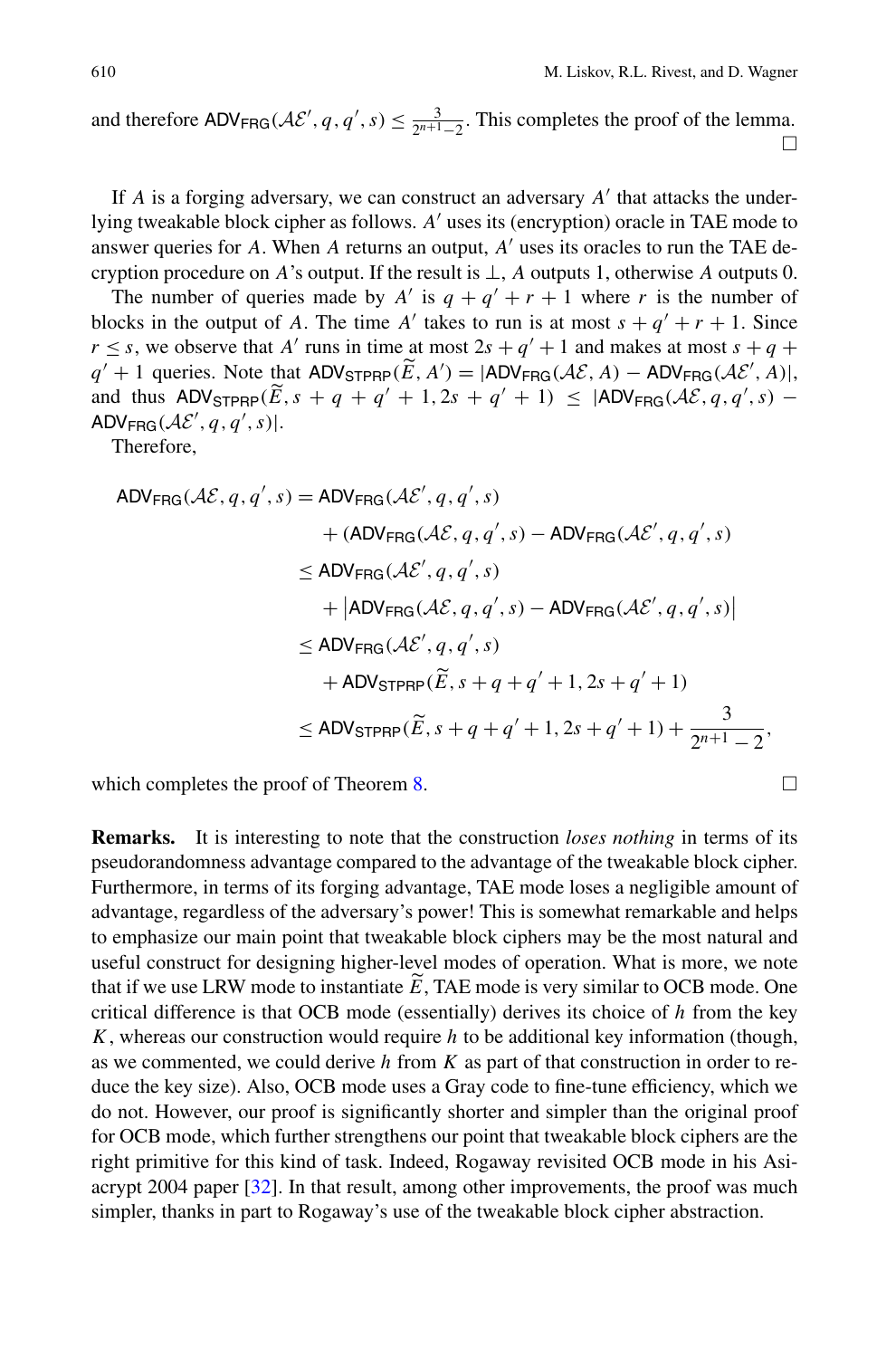## **5. Conclusions**

<span id="page-23-3"></span>The notion of tweakable block ciphers allows one to "repartition" many cryptographic design problems into two parts: designing good tweakable block ciphers and designing good modes of operation based on tweakable block ciphers. We feel that this repartitioning is likely to be more useful and fruitful than the usual structure, since certain issues (e.g., having to do with collisions, say) can be handled once and for all at the lower level and can then be ignored at the higher levels, instead of having to be dealt with repeatedly at the higher levels.

We feel that the notions of a *tweakable block cipher* and *modes of operation based upon on tweakable block ciphers* are interesting and worthy of further study.

One advantage of this framework is the new division of issues between design and analysis of the underlying primitive and the design and analysis of the higher-level modes of operation. We feel that the new primitive may result in a more fruitful partition.

#### **Acknowledgements**

We would like to thank Mihir Bellare, Burt Kaliski, Tadayoshi Kohno, Wang Peng, Zulfikar Ramzan, Matthew Robshaw, Rich Schroeppel, and the anonymous reviewers for helpful discussions and comments. David Wagner was supported by the National Science Foundation (NSF CCF-0424422).

<span id="page-23-9"></span><span id="page-23-8"></span><span id="page-23-6"></span>**Open Access** This article is distributed under the terms of the Creative Commons Attribution Noncommercial License which permits any noncommercial use, distribution, and reproduction in any medium, provided the original author(s) and source are credited.

#### **References**

- <span id="page-23-5"></span><span id="page-23-1"></span>[1] American National Standards Institute (ANSI). American National Standard for Information Systems– Data Encryption Algorithm–Modes of Operation (1983)
- <span id="page-23-7"></span>[2] K. Aoki, H. Lipmaa, Fast implementations of AES candidates, in *Third AES Candidate Conference*, April 2000
- <span id="page-23-4"></span><span id="page-23-0"></span>[3] M. Bellare, J. Killian, P. Rogaway, The security of cipher block chaining message authentication code. *JCSS* **61**(3), 362–399 (2000)
- <span id="page-23-2"></span>[4] M. Bellare, T. Kohno, A theoretical treatment of related-key attacks: RKA-PRPs, RKA-PRFs, and applications. Full version, available at <http://www-cse.ucsd.edu/users/mihir/papers/rka.html>
- [5] M. Bellare, T. Kohno, A theoretical treatment of related-key attacks: RKA-PRPs, RKA-PRFs, and applications, in *Advances in Cryptology—EUROCRYPT 2003*, ed. by E. Biham. Lecture Notes in Computer Science (Springer, Berlin, 2003), pp. 491–506
- [6] D.J. Bernstein, Floating-point arithmetic and message authentication, March 2000. Unpublished manuscript. Available at <http://cr.yp.to/papers.html#hash127>
- [7] E. Biham, New types of cryptanalytic attacks using related keys. *J. Cryptol.* **7**(4), 229–246 (1994)
- [8] E. Biham, A. Biryukov, How to strengthen DES using existing hardware, in *Proceedings ASIACRYPT '94*. Lecture Notes in Computer Science, vol. 917 (Springer, Berlin, 1994), pp. 398–412
- [9] J. Black, M. Cochran, T. Shrimpton, On the impossibility of highly-efficient blockcipher-based hash functions, in *Advances in Cryptology—EUROCRYPT 2005*, ed. by R. Cramer. Lecture Notes in Computer Science (Springer, Berlin, 2005), pp. 526–541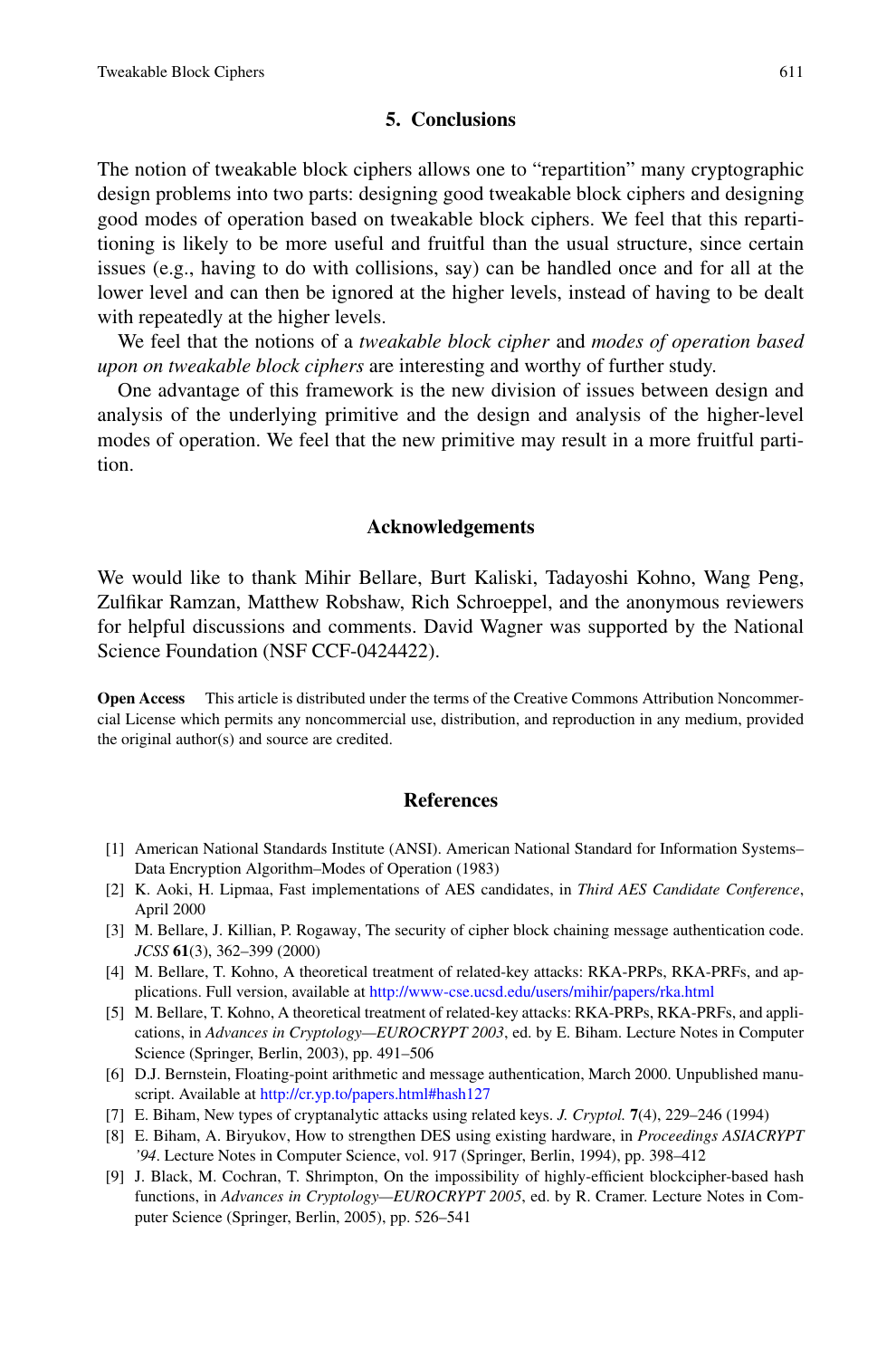- <span id="page-24-21"></span><span id="page-24-16"></span><span id="page-24-13"></span><span id="page-24-1"></span>[10] J. Black, S. Halevi, H. Krawczyk, T. Krovetz, P. Rogaway, UMAC: Fast and secure message authentication, in *Proceedings CRYPTO '99*. Lecture Notes in Computer Science, vol. 1666 (Springer, Berlin, 1999), pp. 216–233
- <span id="page-24-18"></span><span id="page-24-5"></span>[11] J. Black, P. Rogaway, CBC MACs for arbitrary-length messages: The three-key constructions. *J. Cryptol.* **18**(2), 111–131 (2005)
- <span id="page-24-4"></span>[12] D. Chakraborty, P. Sarkar, A general construction of tweakable block ciphers and different modes of operations, in *Inscrypt 2006—Information Security and Cryptography, Second SKLOIS Conference*. Lecture Notes in Computer Science, vol. 4318 (Springer, Berlin, 2006), pp. 88–102
- <span id="page-24-2"></span>[13] P. Crowley, Mercy: A fast large block cipher for disk sector encryption, in *Fast Software Encryption: 7th International Workshop*. Lecture Notes in Computer Science, vol. 1978 (Springer, Berlin, 2000), pp. 49–63. Also available at: [www.ciphergoth.org/crypto/mercy](http://www.ciphergoth.org/crypto/mercy)
- <span id="page-24-15"></span>[14] J. Daemen, Limitations of the Even–Mansour construction, in *Proceedings ASIACRYPT '91*. Lecture Notes in Computer Science, LNCS, vol. 739 (Springer, Berlin, 1991), pp. 495–499
- <span id="page-24-17"></span>[15] J. Daemen, V. Rijmen, AES proposal: Rijndael. Available at <http://www.nist.gov/aes>. August (1998)
- <span id="page-24-10"></span>[16] S. Even, Y. Mansour, A construction of a cipher from a single pseudorandom permutation. *J. Cryptol.* **10**(3), 151–161 (1997)
- [17] S. Fluhrer, Cryptanalysis of the Mercy block cipher, in *Fast Software Encryption, 8th International Workshop*, ed. by M. Matsui. Lecture Notes in Computer Science, vol. 2355 (Springer, Berlin, 2002), pp. 28–36
- <span id="page-24-11"></span>[18] D. Goldenberg, S. Hohenberger, M. Liskov, H. Seyalioglu, E.C. Schwartz, On tweaking Luby–Rackoff blockciphers, in *Advances in Cryptology—ASIACRYPT 2007*. Lecture Notes in Computer Science, vol. 4833 (Springer, Berlin, 2007), pp. 342–356
- <span id="page-24-6"></span>[19] L. Granboulan, P. Nguyen, F. Noilhan, S. Vaudenay, DFCv2, in *Selected Areas in Cryptography*. Lecture Notes in Computer Science, vol. 2012 (Springer, Berlin, 2001), pp. 57–71
- <span id="page-24-3"></span>[20] S. Halevi, EME\*: Extending EME to Handle Arbitrary-Length Messages with Associated Data, in *INDOCRYPT*, ed. by A. Canteaut, K. Viswanathan. Lecture Notes in Computer Science, vol. 3348 (Springer, Berlin, 2004), pp. 315–327
- <span id="page-24-9"></span>[21] S. Halevi, P. Rogaway, A tweakable enciphering mode, in *Advances in Cryptology: CRYPTO 2003*, ed. by D. Boneh. Lecture Notes in Computer Science, vol. 2729 (Springer, Berlin, 2003), pp. 482–429
- [22] S. Halevi, P. Rogaway, A parallelizable enciphering mode, in *Topics in Cryptology, CT-RSA 2004*. LNCS, vol. 2964 (Springer, Berlin, 2004), pp. 292–304
- <span id="page-24-8"></span>[23] C. Jutla, Encryption modes with almost free message integrity, in *Advances in Cryptology— EUROCRYPT 2001*, ed. by B. Pfitzmann. Lecture Notes in Computer Science, vol. 2045 (Springer, Berlin, 2001)
- <span id="page-24-19"></span>[24] J. Kilian, P. Rogaway, How to protect DES against exhaustive search (an analysis of DESX), in *Proceedings CRYPTO '96*. Lecture Notes in Computer Science, vol. 1109 (Springer, Berlin, 1996), pp. 252–267. See <http://www.cs.ucdavis.edu/rogaway/papers/desx.ps> for an updated version
- <span id="page-24-14"></span><span id="page-24-0"></span>[25] M. Liskov, New tools in cryptography: Mutually independent commitment, tweakable block ciphers, and plaintext awareness via key registration. Ph.D. Thesis, MIT Laboratory for Computer Science (2004)
- <span id="page-24-7"></span>[26] M. Liskov, R. Rivest, D. Wagner, Tweakable block ciphers, in *Advances in Cryptology—CRYPTO 2002*, ed. by M. Yung. Lecture Notes in Computer Science (Springer, Berlin, 2002), pp. 31–46
- <span id="page-24-20"></span>[27] M. Luby, C. Rackoff, How to construct pseudorandom permutations from pseudorandom functions, in *Proceedings of the Eighteenth Annual ACM Symposium on Theory of Computing*, Berkeley, California, 28–30 May 1986
- <span id="page-24-12"></span>[28] Alfred J. Menezes, Paul C. van Oorschot, Scott A. Vanstone, *Handbook of Applied Cryptography* (CRC Press, Boca Raton, 1997)
- [29] K. Minematsu, Improved security analysis of XEX and LRW modes, in *Selected Areas in Cryptography—SAC 2006*. Lecture Notes in Computer Science, vol. 4356 (Springer, Berlin, 2006), pp. 96–113
- [30] R. Morris, K. Thompson, Password security: A case history. *Commun. ACM* **22**(11), 594–597 (1979)
- [31] M. Naor, O. Reingold, On the construction of pseudo-random permutations: Luby-Rackoff revisited. *J. Cryptol.* **12**, 29–66 (1999). Extended abstract in *Proc. 29th Annual ACM STOC* (1997), pp. 189–199
- [32] P. Rogaway, Efficient instantiations of tweakable blockciphers and refinements to modes OCB and PMAC, in *Advances in Cryptology—ASIACRYPT 2004*, Jeju Island, Korea, 5–9 December 2004, ed. by P.J. Lee. Lecture Notes in Computer Science, vol. 3329 (Springer, Berlin, 2004)